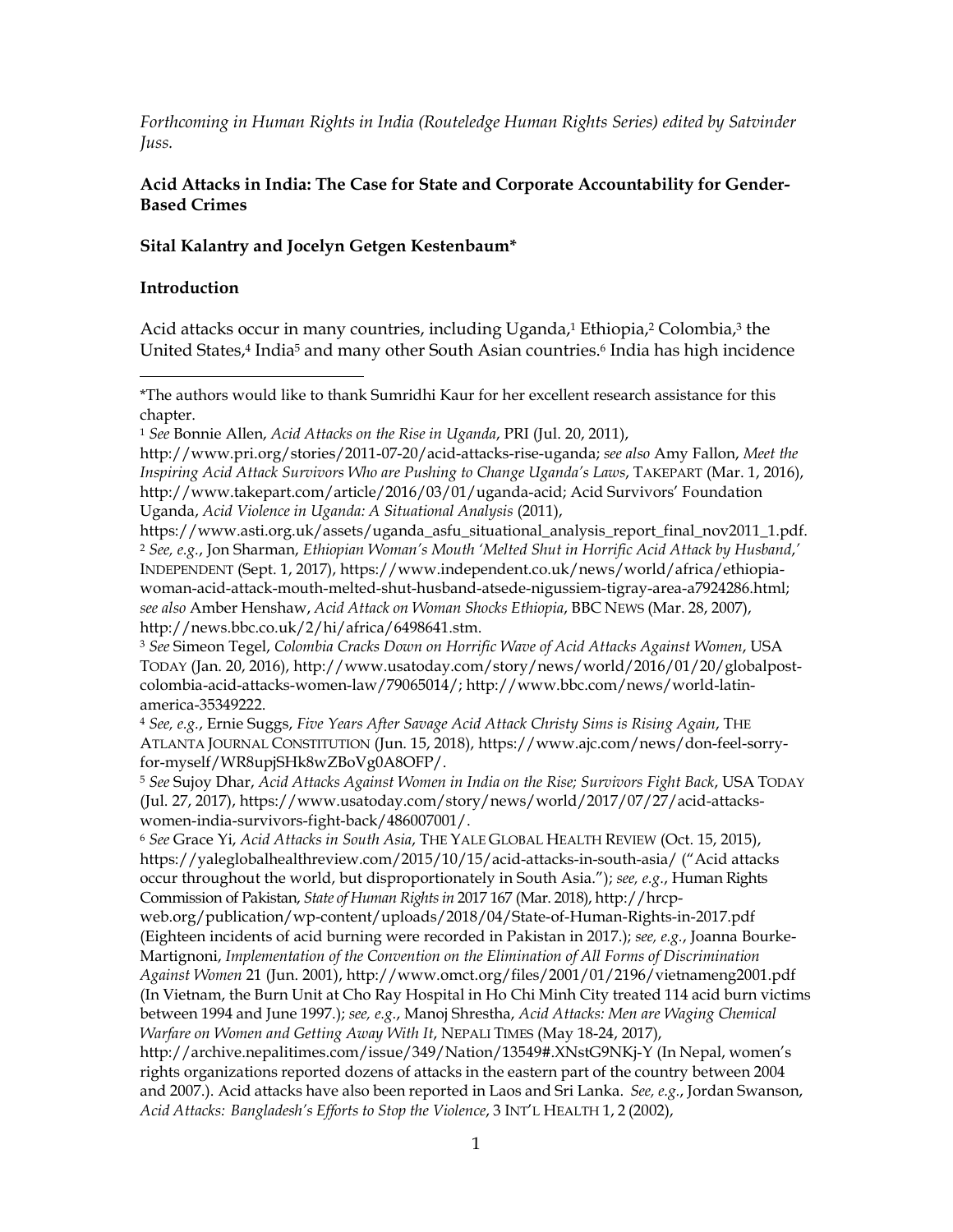rates of acid attack violence with 225 attacks against women reported in 2016.7 Acid violence is gender-based violence and, as such, international treaty obligations require that the Indian government prevent and redress acid attacks. Non-state actors, such as corporations and businesses, also can and should play a role in preventing and addressing gender-based violence, particularly if they are involved in the supply chains that lead to human rights abuses. In 2011, the United Nations released its Guiding Principles on Business and Human Rights, which explain the role that businesses should play in preventing and remedying human rights violations.8 This Chapter claims that producers of acid and businesses that use acid in their operations also have a responsibility under these Guiding Principles to take measures to prevent acid violence and to assist victims with adequate remedy.

This Chapter draws upon and supplements a transnational field research and advocacy report (the "Acid Violence Report") on acid attacks.<sup>9</sup> Part I describes acid violence, its causes and consequences in the Indian context. Part II outlines India's due diligence obligations with regard to acid attack violence under the Convention on the Elimination of All Forms of Discrimination Against Women (CEDAW). Part III then examines the evolution of the business and human rights framework and makes the case for corporate accountability for acid attack violence in India. Part IV concludes, arguing that the state and corporations benefiting from the sale and use of acid have due diligence obligations to address these harms.

#### **Part I: Causes and Consequences of Acid Attack Violence in India**

Shanti<sup>10</sup> married her husband when she was fourteen years old. Her husband abused her and continuously harassed her and her family for additional dowry. After fourteen years of her husband's abuse, she and her children moved out of their home. Her husband apologized for his behavior, promised to change, and persuaded her to return to him. When she returned, however, her husband began harassing her for dowry again. Shanti felt that her husband was "troubled" that she had been living independently of him and assumed she was unfaithful to him. On the morning of October 10, 2001, when

[http://www.hcs.harvard.edu/~epihc/currentissue/spring2002/swanson.php](http://www.hcs.harvard.edu/%7Eepihc/currentissue/spring2002/swanson.php) (last visited Mar. 30, 2019) (finding acid attacks reported in Laos); *see, e.g.*, *Sri Lankan Student in Coma After Acid Attack*, SBS NEWS (Feb. 24, 2015), [https://www.sbs.com.au/news/sri-lankan-student-in-coma-after](https://www.sbs.com.au/news/sri-lankan-student-in-coma-after-acid-attack)[acid-attack.](https://www.sbs.com.au/news/sri-lankan-student-in-coma-after-acid-attack)

<sup>7</sup> National Crime Records Bureau, *Crime in India 2016* 135 (Oct. 2017),

[http://ncrb.gov.in/StatPublications/CII/CII2016/pdfs/NEWPDFs/Crime%20in%20India%20-](http://ncrb.gov.in/StatPublications/CII/CII2016/pdfs/NEWPDFs/Crime%20in%20India%20-%202016%20Complete%20PDF%20291117.pdf) [%202016%20Complete%20PDF%20291117.pdf](http://ncrb.gov.in/StatPublications/CII/CII2016/pdfs/NEWPDFs/Crime%20in%20India%20-%202016%20Complete%20PDF%20291117.pdf) [hereinafter Crime in India 2016 Report]. <sup>8</sup> United Nations Office of the High Commissioner for Human Rights, *Guiding Principles on Business and Human Rights* (2011),

[https://www.ohchr.org/documents/publications/GuidingprinciplesBusinesshr\\_eN.pdf.](https://www.ohchr.org/documents/publications/GuidingprinciplesBusinesshr_eN.pdf) 9 *See* AVON GLOBAL CENTER FOR WOMEN AND JUSTICE AT CORNELL LAW SCHOOL ET AL., COMBATING ACID VIOLENCE IN BANGLADESH, INDIA AND CAMBODIA (2010) [hereinafter AVON GLOBAL CENTER REPORT]. Stella Kwon, Gary Liao, and Kahina Selmouni conducted significant research for the report, including field-work in India, Cambodia, and Bangladesh. The authors of this article are the Report's principal authors.

<sup>&</sup>lt;sup>10</sup> The interviewee's name has been changed to protect confidentiality.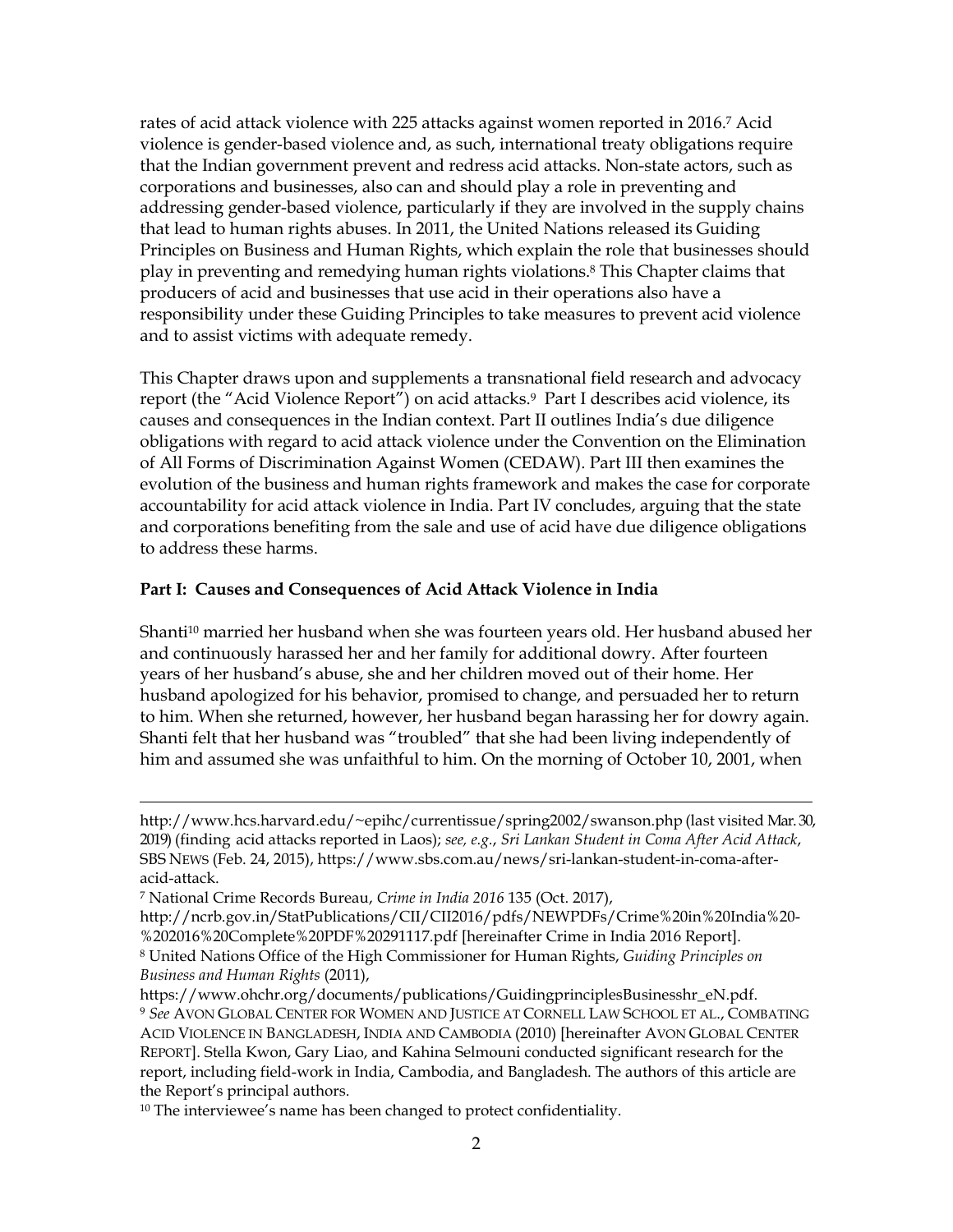Shanti brought her husband his morning cup of coffee, he threw acid at her, severely burning her face and neck.

First, Shanti was taken to a local government hospital. The hospital refused to treat Shanti because her injuries were related to a "police case" and the hospital did not want to get involved in a legal matter. She then went to another hospital where she stayed for nineteen days and received only minimal "treatment"—medical staff rubbed ointments on her burn wounds that caused further damage. Only after a private hospital admitted her did a surgeon remove the burned skin. In order to finance her treatment at the private hospital, Shanti had to sell many pieces of her jewelry. As a consequence of the attack, Shanti lost vision in one eye. Acid also dissolved one of her earlobes, seeped into her inner ears, and left her completely deaf in one ear.

The police came to speak to Shanti one week after the attack; her trial, however, began some three years later. The authorities charged her husband under Section 326 of the Indian Penal Code for "voluntarily causing grievous hurt by dangerous weapons or means."11 When Shanti appeared in court, the judge told her to cover her face because he could not bear to look at her. The court ultimately convicted her husband and sentenced him to six years in prison and a Rs. 8,000 (\$177 USD) fine.

The attack drastically altered the socio-economic standing of Shanti's family. Shanti could no longer rent a home in a middle-class neighborhood. She applied for government subsidized housing but did not receive an answer from the government. Although she received government compensation of Rs. 2 lakhs (Rs. 200,000 or \$4,522 USD), she remains deeply in debt, and her monthly medical expenses continue to exceed Rs. 1,000 (\$22 USD). She has had trouble maintaining steady employment, and the stress and trauma of being an acid violence survivor has led to the development of a heart condition.

Shanti is one of many victims-survivors of acid attack violence in India. Acid attack violence involves intentional acts of violence in which perpetrators throw, spray, or pour acid onto the victims' faces and bodies, often intending to permanently disfigure and cause extreme physical and mental suffering to victims.12 Acid attacks cause immediate damage, disfigurement, pain and long-lasting medical complications for victims. At first contact, acid feels like water on the body, but within seconds, it causes an intense burning sensation that quickly increases to cause extreme pain.13 If not washed off and neutralized immediately with water, acid can melt away a victim's skin and flesh, going as far as dissolving bones.14

<sup>11</sup> The Criminal Law (Amendment) Act, No. 13 of 2013, INDIA CODE (1860), *available at*  [https://www.prsindia.org/sites/default/files/bill\\_files/Criminal\\_Law\\_%28A%29%2C\\_2013.pd](https://www.prsindia.org/sites/default/files/bill_files/Criminal_Law_%28A%29%2C_2013.pdf) [f.](https://www.prsindia.org/sites/default/files/bill_files/Criminal_Law_%28A%29%2C_2013.pdf)

<sup>12</sup> *See* AVON GLOBAL CENTER REPORT, *supra* note 9, at 1.

<sup>13</sup> *See* Md. Shahidul Bari & Md. Iqbal Mahmud Choudhury, *Acid Burns in Bangladesh*, 14 ANNALS OF BURNS & FIRE DISASTERS 115, 115 (2001).

<sup>14</sup> CAMBODIAN LEAGUE FOR THE PROMOTION OF HUMAN RIGHTS (LICADHO), LIVING IN THE SHADOWS: ACID ATTACKS IN CAMBODIA 10 (2003), [http://www.licadho-](http://www.licadho-cambodia.org/reports/files/41acid%20report%20English.pdf)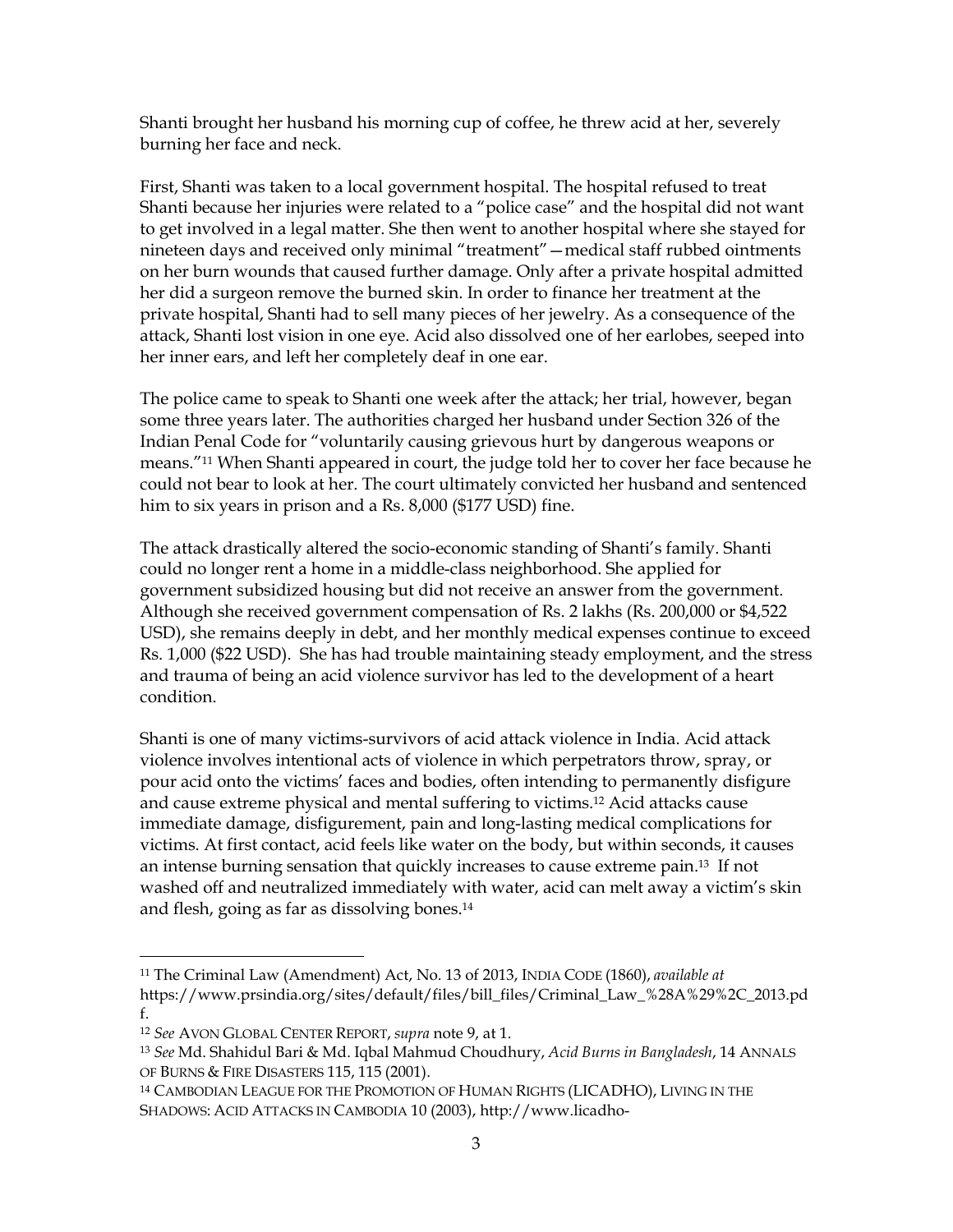When thrown onto the face, acid quickly burns and destroys victims' eyes, eyelids, ears, lips, noses and mouths.15 In five seconds, acid causes superficial burns, and in thirty seconds, acid produces full-thickness burns.<sup>16</sup> Victims suffer the most physical pain from superficial wounds rather than deeper burns, as deeper wounds burn off the nerve cells.17 Burned skin dies, turns black and leathery, and severe scarring results.18 After the attacks, victims are at risk of breathing failure due to the inhalation of acid vapors, which cause either a poisonous reaction or swelling in the lungs.<sup>19</sup> In the weeks or even months after the attack, acid burn victims who survive may suffer from infections, which can also cause death if not treated with proper cleaning techniques and antibiotics.20

Victims must endure painful surgical procedures just to prevent or mitigate further harm and suffering.<sup>21</sup> If not washed off immediately, acid continues to burn the skin, eventually causing skeletal damage<sup>22</sup> and organ failure.<sup>23</sup> If dead skin is not removed from the victims' bodies within a few days, the new skin may grow and cause further facial deformities.<sup>24</sup> If there is burned skin tissue around the neck or armpit areas, medical professionals must remove it to facilitate movement. After a while, skin may grow back and grow over victims' eyelids or nostrils, or pull on existing skin resulting in the formation of lumps.25 To avoid severe pain and further disabilities, acid burn victims—especially children whose bodies are still growing—need staged surgeries and constant physical therapy to ensure that scarred tissue remains elastic and does not harm other parts of the body.26

[cambodia.org/reports/files/41acid%20report%20English.pdf](http://www.licadho-cambodia.org/reports/files/41acid%20report%20English.pdf) [hereinafter LIVING IN THE SHADOWS].

<sup>15</sup> *See* Law Commission of India, *The Inclusion of Acid Attacks as Specific Offences in the Indian Penal Code and a Law for Compensation of Victims of Crime*, Report No. 226 (Jul. 2009),

<http://lawcommissionofindia.nic.in/reports/report226.pdf> [hereinafter Law Commission of India Report]; Bari & Choudhury, *supra* note 13, at 122.

<sup>16</sup> *See* Bari & Choudhury, *supra* note 13, at 120.

<sup>17</sup> Interview with Dr. Satish, Specialist in Reconstructive Surgery, Apollo Private Hospital, in Mysore, India (Jan. 15, 2010) [hereinafter Dr. Satish Interview].

<sup>18</sup> *See* Bari & Choudhury, *supra* note 13, at 115; A. Faga et al., *Sulphuric Acid Burned Women in Bangladesh: A Social and Medical Problem*, 26 BURNS 701, 707 (2000); *see also* Law Commission of India Report, *supra* note 15, at 10.

<sup>19</sup> Law Commission of India Report, *supra* note 15, at 10; LIVING IN THE SHADOWS, *supra* note 14, at 10. 20 Law Commission of India Report, *supra* note 15, at 12.

<sup>21</sup> Dr. Satish Interview, *supra* note 17.

<sup>22</sup> *See id*.

<sup>23</sup> *See, e.g.*, *Acid Attack Victim Succumbs to Burns*, THE HINDU (Apr. 12, 2010),

[http://www.hindu.com/2010/04/12/stories/2010041262981000.htm.](http://www.hindu.com/2010/04/12/stories/2010041262981000.htm)

<sup>24</sup> Dr. Satish Interview, *supra* note 17.

<sup>25</sup> *Id.*

<sup>&</sup>lt;sup>26</sup> See CAMBODIAN ACID SURVIVORS CHARITY (CASC), BREAKING THE SILENCE: ADDRESSING ACID ATTACKS IN CAMBODIA5,29 (2010) [hereinafter BREAKING THE SILENCE]; Interview with Ziad Samman,

Coordinator, Sophea Chhun, Program Manager, Dr. Horng Lairapo, Medical & Legal Manager, &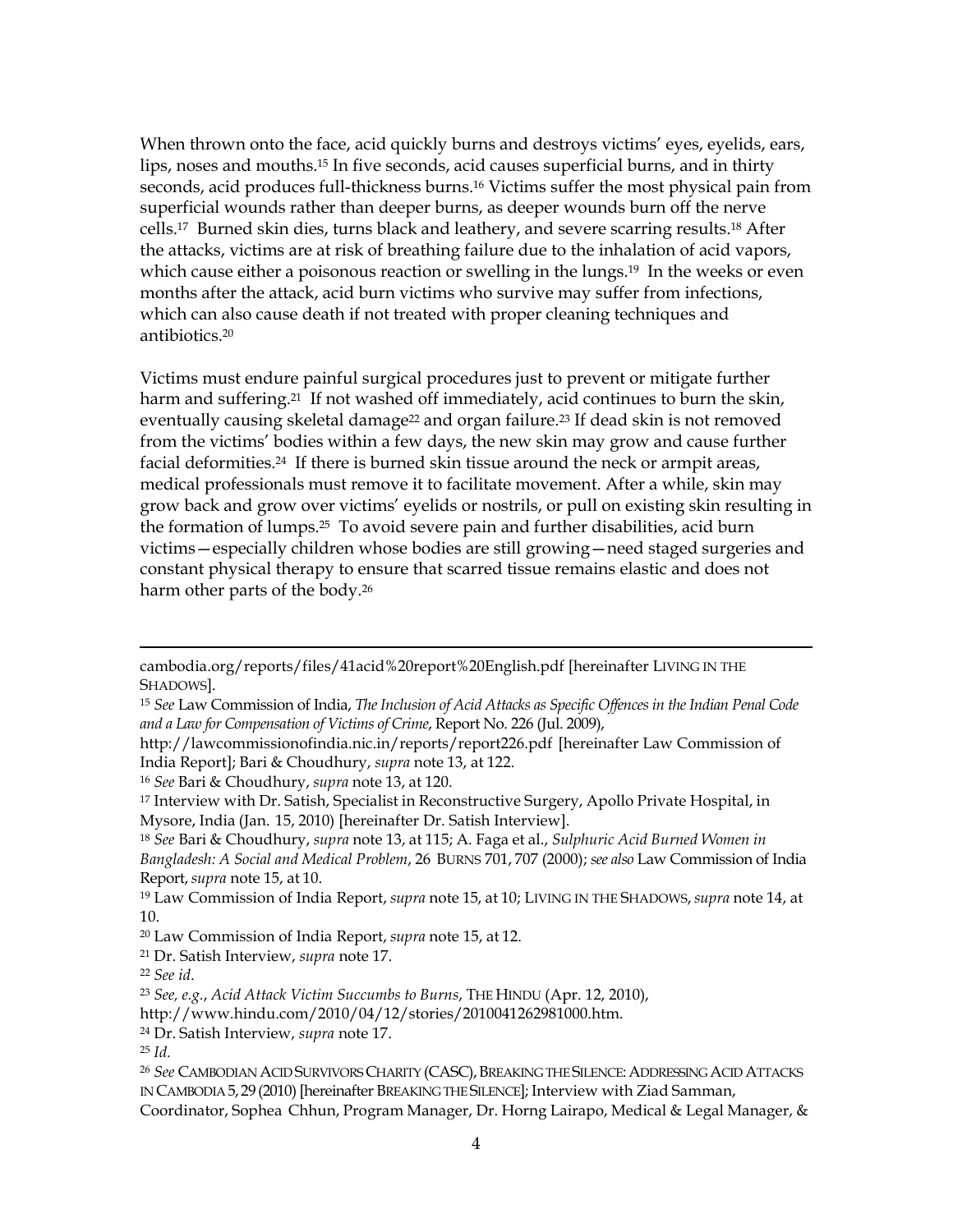Acid violence also leads to serious mental and emotional suffering. Survivors report higher levels of anxiety and depression, increased self-consciousness and lower levels of self-esteem as a result of their appearances, $27$  isolation and marginalization. Suicide is common among acid attack survivors.28

Statistics on acid attacks are not reliable. Before the Indian Penal Code (IPC) was amended in 2013 to include specific provisions on acid violence,<sup>29</sup> the Indian government did not maintain separate data on the incidence and prevalence of acid attacks. The authors' review of Indian newspapers found 153 reported acid violence cases from January 2002 to October 2010. This number most likely underrepresents the true scope of acid violence in India during these years because not all attacks are reported in print media. The Campaign and Struggle Against Acid Attacks on Women (CSAAAW), a regional organization, found that there were 68 reported acid attacks between 1999 and 2008 in the State of Karnataka alone, suggesting that the national number is much higher than 153 for the period between January 2002 to October 2010.<sup>30</sup> From 2010 through 2014, Acid Survivors Foundation India (ASFI) collated data from newspaper reports, indicating that acid attack incidence rates were on the rise, with 80 victims in 2010, 106 in 2011, 106 in 2012, 122 in 2013 and 130 as of November of 2014.31 Official India crime data show that, in 2016, there were 225 reported acid attacks.<sup>32</sup>

Gender discrimination motivates a significant majority of acid attacks. Perpetrators throw acid on women and girl-victims for transgressing traditional, subordinating gender roles.33 For example, Indian newspapers reported between January 2002 and October 2010 that sexual harassment—often in the form of rejected love, sex, or marriage proposals—motivated attacks in 35% of the stories that included a motive for the attack.34 Additionally, domestic violence is widespread in India, and husbands

Pin Domnang, Unit Coordinator & Administrative Manager, Cambodian Acid Survivors Charity (CASC), in Phnom Penh, Cambodia (Mar. 22, 2010).

<sup>27</sup> Mamta Patel, *A Desire to Disfigure: Acid Attack in India*, 7(2) INT'L J. OF CRIM. AND SOC. THEORY 1, 2 (Dec. 2014), [http://ijcst.journals.yorku.ca/index.php/ijcst/article/viewFile/39702/35950.](http://ijcst.journals.yorku.ca/index.php/ijcst/article/viewFile/39702/35950)

<sup>28</sup> *See, e.g.*, Declan Walsh, *Years After Acid Horror, Suicide Stirs Pakistan*, N.Y. TIMES (Apr. 9, 2012), [http://www.nytimes.com/2012/04/10/world/asia/hope-in-pakistan-for-curbing-acid-](http://www.nytimes.com/2012/04/10/world/asia/hope-in-pakistan-for-curbing-acid-attacks.html?pagewanted=all)

[attacks.html?pagewanted=all.](http://www.nytimes.com/2012/04/10/world/asia/hope-in-pakistan-for-curbing-acid-attacks.html?pagewanted=all) 29 The Criminal Law (Amendment) Act, *supra* note 11.

<sup>30</sup> *See* Law Commission of India Report, *supra* note 15, at 7.

<sup>31</sup> Harsimran Gill & Karen Dias, *Indian Acid Attack Victims Share Their Stories*, ALJAZEERA (Mar. 10, 2016), [http://www.aljazeera.com/indepth/features/2016/03/indian-acid-attack-victims-share](http://www.aljazeera.com/indepth/features/2016/03/indian-acid-attack-victims-share-stories-160309074926141.html)stories-160309074926141.html.<br><sup>32</sup> Crime in India 2016 Report, *supra* note 7; *see also* Atish Patel, *Reports of Acid Attacks in India are* 

*on the Rise and That's a Good Thing*, THE WALL STREET JOURNAL (Mar. 21, 2015),

[https://blogs.wsj.com/indiarealtime/2015/03/21/reports-of-acid-attacks-in-india-are-on-the](https://blogs.wsj.com/indiarealtime/2015/03/21/reports-of-acid-attacks-in-india-are-on-the-rise-heres-why-thats-a-good-thing/)[rise-heres-why-thats-a-good-thing/.](https://blogs.wsj.com/indiarealtime/2015/03/21/reports-of-acid-attacks-in-india-are-on-the-rise-heres-why-thats-a-good-thing/)

<sup>33</sup> AVON GLOBAL CENTER REPORT, *supra* note 9, at 2.

<sup>34</sup> *Id.* at 18; CAMPAIGN AND STRUGGLE AGAINST ACID ATTACKS ON WOMEN (CSAAAW), BURNT NOT DEFEATED 30 (2007) [hereinafter CSAAAW REPORT].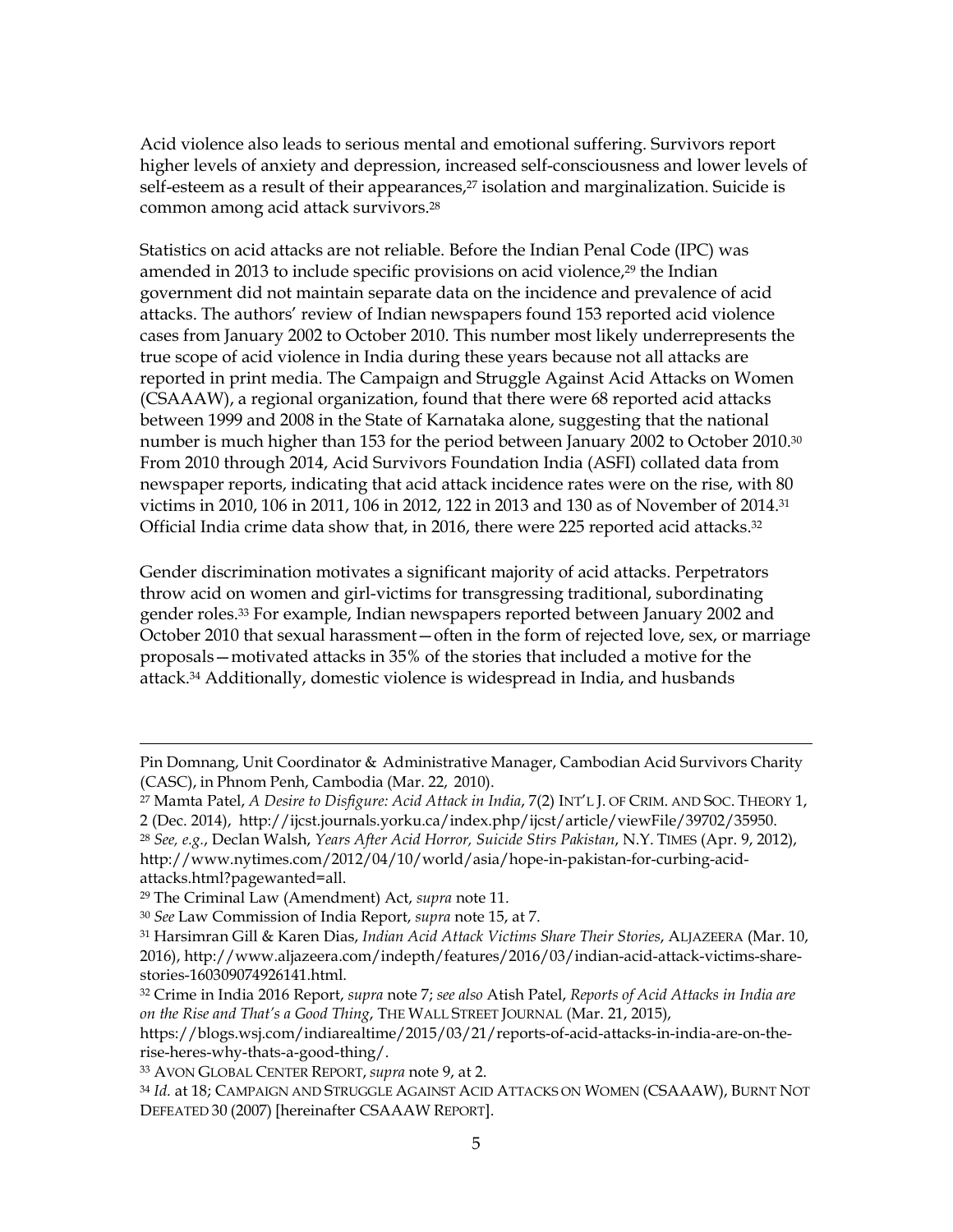perpetrate a large portion of acid attacks against their wives.35 Further, a wife's parents' refusal to give more money for dowry is frequently cited as a reason for acid attacks perpetrated by the husband or the husband's family.36 Finally, newspaper stories from India indicated that, of the reports that identified motive, nearly 20% of the attacks were between unrelated people because of business disputes, sales disputes, land disputes, or revenge between families. Even these cases are gender-motivated because attacking an unmarried daughter might impose greater financial burdens on the family, as the daughter will be viewed as unmarriageable and therefore an encumbrance.<sup>37</sup>

### **Part II: India's Due Diligence Obligations to Combat Acid Violence under the CEDAW**

Acid attack violence is a form of gender-based violence. Under the Convention on the Elimination of All Forms of Discrimination Against Women (CEDAW), states parties are obligated to prevent and adequately respond to all forms of gender discrimination, including gender-based violence.38 Specifically, the CEDAW Committee and the Special Rapporteur on Violence Against Women, Its Causes and Consequences has recognized that states must act with due diligence to prevent violations of human rights, including acts committed by private, non-state actors.39 According to the Special Rapporteur, the

<sup>35</sup> *See id.* at 21, 24 (recounting Shanti's story, among others); *see also* Crime in India 2016 Report, *supra* note 7, at xix (In India, 32% of crimes against women in 2016 were recorded in the category of "cruelty by husbands or relatives.").

<sup>36</sup> AVON GLOBAL CENTER REPORT, *supra* note 9, at 18.

<sup>37</sup> *Id.* at 20.

<sup>38</sup> *See* Article 1, Convention on the Elimination of All Forms of Discrimination Against Women [CEDAW], Dec. 18, 1979, 1249 U.N.T.S. 13, 19 I.L.M. 33 (1980); CEDAW Committee, *General Recommendation No. 19: Violence Against Women* (1992),

[https://tbinternet.ohchr.org/Treaties/CEDAW/Shared%20Documents/1\\_Global/INT\\_CEDAW](https://tbinternet.ohchr.org/Treaties/CEDAW/Shared%20Documents/1_Global/INT_CEDAW_GEC_3731_E.pdf) [\\_GEC\\_3731\\_E.pdf,](https://tbinternet.ohchr.org/Treaties/CEDAW/Shared%20Documents/1_Global/INT_CEDAW_GEC_3731_E.pdf) at ¶ 6 (the Committee on the Elimination of all forms of Discrimination Against Women (CEDAW Committee), which monitors State compliance with the treaty, describes gender-based violence as "violence that is directed against a woman because she is a woman or that affects women disproportionately.") [hereinafter *General Recommendation No. 19*]. We note that, although CEDAW recognizes gender-based violence as something that occurs only to women, it is recognized that men can also be subject to violence because of their gender. *See, e.g.*, Judy A. Benjamin & Khadija Fancy, *The Gender Dimensions of Internal Displacement* 14 (Nov. 1998),

[https://reliefweb.int/sites/reliefweb.int/files/resources/0D530FFE231BCDB6C1256C360045B8](https://reliefweb.int/sites/reliefweb.int/files/resources/0D530FFE231BCDB6C1256C360045B8B4-Gender%20Dimension.pdf) [B4-Gender%20Dimension.pdf;](https://reliefweb.int/sites/reliefweb.int/files/resources/0D530FFE231BCDB6C1256C360045B8B4-Gender%20Dimension.pdf) United Nations International Research and Training Institute for the Advancement of Women (INSTRAW), *Partners in Change: Working with Men to End Gender-Based Violence* (2002)[, http://menstoppingviolence.org/cms/docs/PartnersInChangepp1-37.pdf;](http://menstoppingviolence.org/cms/docs/PartnersInChangepp1-37.pdf) Human Rights Watch, *The War Within the War: Sexual Violence Against Women and Girls in Eastern Congo* (Jun. 2002)[, https://www.hrw.org/reports/2002/drc/Congo0602.pdf;](https://www.hrw.org/reports/2002/drc/Congo0602.pdf) Jeanne Ward, *If Not Now, When?* (2002)

[https://www.womensrefugeecommission.org/tags/srh/document/download/241;](https://www.womensrefugeecommission.org/tags/srh/document/download/241;%20R.%20Charli) R. Charli Carpenter, *Recognizing Gender-Based Violence Against Civilian Men and Boys in Conflict Situations*, 37 SECURITY DIALOGUE 83 (2006).

<sup>39</sup> The Special Rapporteur on Violence Against Women, its Causes and Consequences, Yakin Ertürk, *Report on The Due Diligence Standard as a Tool for the Elimination of Violence Against Women*, ¶ 20, *delivered to the Economic and Social Council Commission on Human Right*s, U.N. Doc.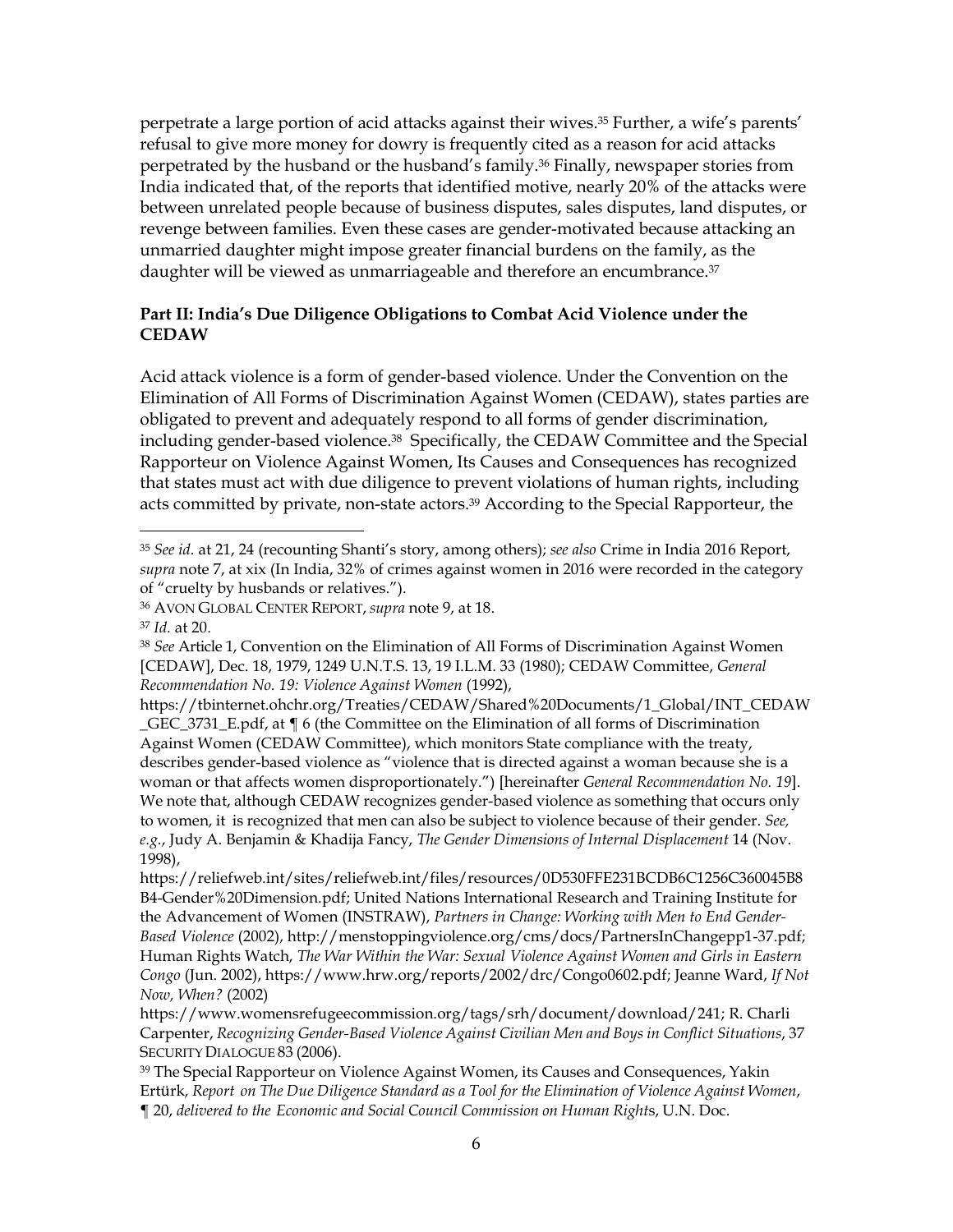State's due diligence obligation includes the duty to prevent, protect, investigate, prosecute, punish, and provide redress to victims.40 Below we discuss India's duties as State party to the CEDAW to combat acid violence as a form of gender-based violence.

#### *Acid Violence is Gender-Based Violence*

Gender-based violence is any form of violence that either disproportionately affects women or results from gender discrimination and inequality. The CEDAW Committee has noted that gender-based violence both results from and perpetuates traditional discriminatory attitudes that confine women and girls to stereotypical, subordinate roles and positions.41 Acid violence both disproportionately affects women and girls and results from gender discrimination and inequality. From our analysis of media reports, we found that 72% of reported cases of acid attacks are perpetrated against women.<sup>42</sup>

In addition, acid violence results from gender discrimination and inequality. Although acid violence occurs in many countries, it is particularly prevalent in contexts in which there is significant gender discrimination. India ranks very low on the Global Gender Gap Index, which measures national economic, educational, health and political equality between men and women.43 In 2018, India ranked 108th out of 149 countries included in the Global Gender Gap Index.44 A strong societal preference for sons is another indicator of the undervaluation of women relative to men. In India, the child sex ratio, defined as number of girls for every 1000 boys age 0 to 6, has decreased from 927 in 2001 to 919 in 2011,45 which indicates that son preference has become even more prevalent in the country in recent years. In 2017, one study found that among Indian women aged 15 to 49, only 4% want to have more daughters than sons, whereas 19% want to have more sons than daughters.<sup>46</sup>

Perpetrators often intend to destroy what society considers one of the most valuable traits of a woman—her beauty. One author who interviewed rejected suitors who perpetrated acid attacks in Bangladesh noted that perpetrators mean to "punish"

<sup>41</sup> *See General Recommendation No. 19*, *supra* note 38, at ¶ 11 (remarking that "[t]raditional attitudes by which women are regarded as subordinate to men or as having stereotyped roles perpetuate widespread practices involving violence or coercion, such as family violence and abuse, forced marriage, dowry deaths, *acid attacks* and female circumcision.") [emphasis added].

<sup>42</sup> AVON GLOBAL CENTER REPORT, *supra* note 9, at 13.

 $\overline{a}$ 

<sup>43</sup> *See* World Econ. Forum, *The Global Gender Gap Report 2018* (2018),

[http://www3.weforum.org/docs/WEF\\_GGGR\\_2018.pdf](http://www3.weforum.org/docs/WEF_GGGR_2018.pdf) [hereinafter *The Global Gender Gap Report*].

<sup>44</sup> *Id*.; *see also* Francis Kuriakose, Neha Mallick & Deepa Kylasam Iyer, *Acid Violence in South Asia: A Structural Analysis toward Transformative Justice*, 2(1) SAGE PUBLICATIONS (2017) (arguing for the need for a structural approach to acid attacks that considers socio-economic issues, including neo-liberal reform policies).

<sup>45</sup> Government of India, *A-5 Union Primary Census Abstract – 2011*,

[http://www.censusindia.gov.in/2011census/hlo/pca/PCA\\_Data\\_India.html.](http://www.censusindia.gov.in/2011census/hlo/pca/PCA_Data_India.html) 46 International Institute for Population Sciences (IIPS), *National Family Health Survey (NFHS-4)*  (Dec. 2017)[, https://dhsprogram.com/pubs/pdf/FR339/FR339.pdf.](https://dhsprogram.com/pubs/pdf/FR339/FR339.pdf)

E/CN.4/2006/61 (Jan. 20, 2006) [hereinafter Special Rapporteur on Violence Against Women, Yakin Erturk]; *See General Recommendation No. 19*, *supra* note 38, at ¶ 9.

<sup>40</sup> Special Rapporteur on Violence Against Women, Yakin Erturk, *supra* note 39, at ¶ 35.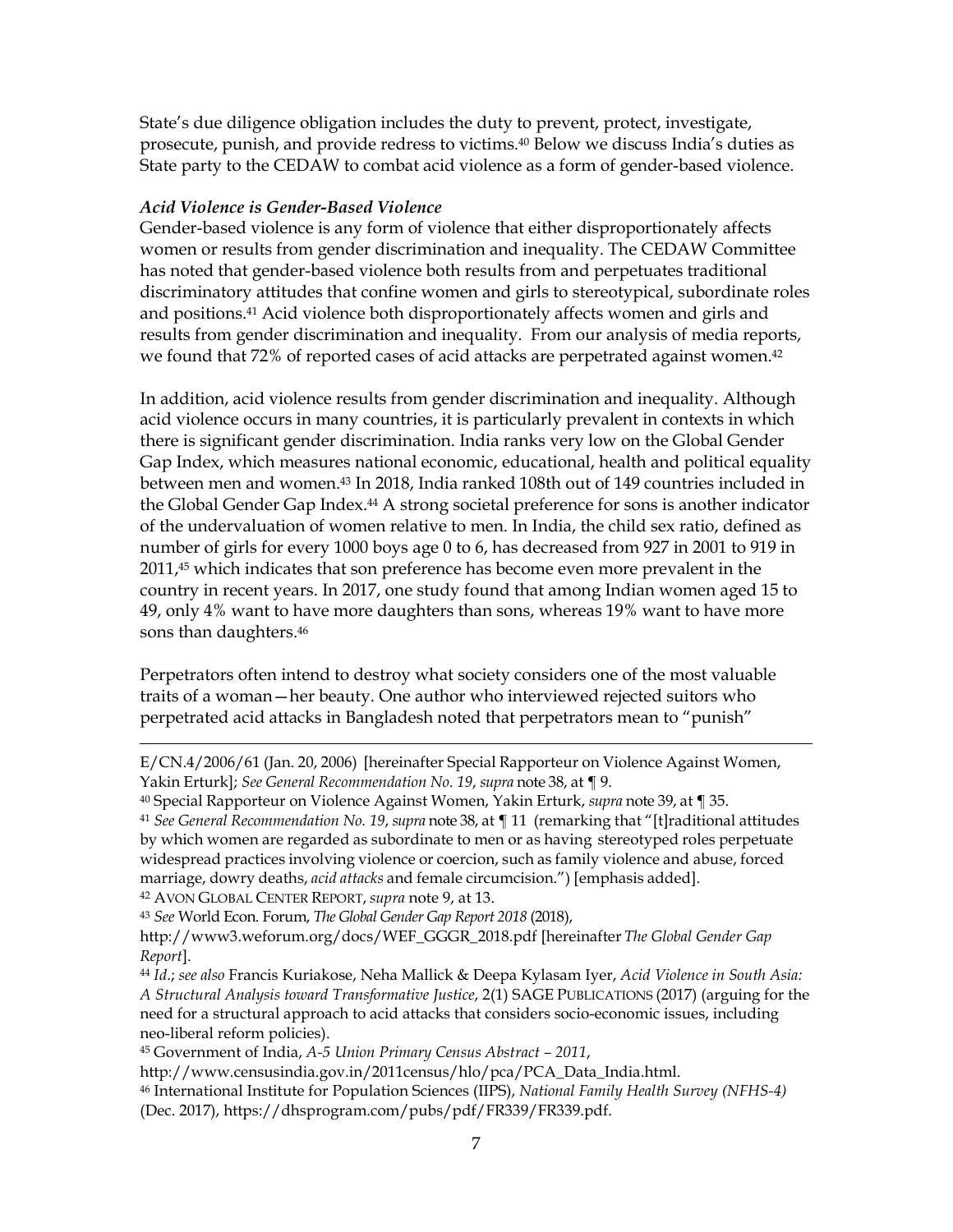women for being "proud" of their attractive features.<sup>47</sup> In addition, some perpetrators also intend to burden an entire family by attacking the female family member given that society will consider the victim unmarriageable and must thereafter be supported by her family.

Acid violence not only reflects gender discrimination and inequality but also perpetuates it. Society shuns survivors whose faces have been severely burned. Some survivors cover their faces when going outside of their houses to avoid stares and comments from onlookers. Many people consider victims' scarred faces to be bad omens.48 In societies where many "girls grow up to get married," a girl's value is often measured in terms of her ability to marry and marry well.49 Thus, destroying a young girl's marriage prospects by disfiguring her can amount to ending her life by making her worthless in society's eyes.50

Acid violence victims are often perceived to have committed an immoral act, such as having an extramarital affair.<sup>51</sup> As a result of this alleged or real social transgression, others in their communities may view them as outcasts and even believe that they deserved their fates.<sup>52</sup> One expert noted that "[a]fter an attack, if you talk to neighbors, they will say, 'Why was this particular woman [attacked]? There must have been problems with her.'"53 Thus, acid violence victims almost always face social stigma after the attack.54

Acid attacks are interpersonal acts of violence and are rarely specifically motivated by a desire to promote fear among other women. Nonetheless, individual incidents of acid attacks may make women fearful of transgressing social norms that keep them in subordinated positions. Acid violence has the effect of signaling, not only to victims, but also to all women in a society in which such violence widely occurs, that they must not counter prevailing gender norms.

Consequently, acid violence is gender-based violence as defined by the CEDAW because acid attacks both disproportionately affect women and perpetuate gender inequality. By viewing acid violence as gender-based violence obligates India, which has ratified the

<sup>53</sup> Md. Mahbubul Haque Interview, *supra* note 47.

 $47$  Interview with Md. Mahbubul Haque, Trustee & Director, Policy Research Center, in Dhaka, Bangladesh (Dec. 10, 2009) [hereinafter Md. Mahbubul Haque Interview].

<sup>48</sup> Interview with Rehana Rahman, Samina Afrin, Jahanara Ansar, Masreen Awal Mintoo & Cynthia Farid, Program Officer, ABA Rule of Law Initiative, in Dhaka, Bangladesh (Dec. 10, 2009) (statement by Cynthia Farid).

<sup>49</sup> *Id.* ("A lot of the women here, they grow up with the desire to get married."). <sup>50</sup> *Id.*

<sup>51</sup> *See* NGO Roundtable Discussion hosted by the Cambodian League for the Promotion & Defense of Human Rights (LICADHO), in Phnom Penh, Cambodia (Mar. 23, 2010); interview with Usha, Campaign and Struggle Against Acid Attacks on Women (CSAAAW), in Bangalore, India (Jan. 19, 2010) [hereinafter Usha Interview]; Md. Mahbubul Haque Interview, *supra* note 47.

<sup>52</sup> *See* Md. Mahbubul Haque Interview, *supra* note 47; *Breaking the Silence*, *supra* note 26, at 34.

<sup>54</sup> Interview with Anonymous, NGO, in Phnom Penh, Cambodia (Mar. 23, 2010) ("Many people are prejudiced against the mistress; many believe she deserves the attack.").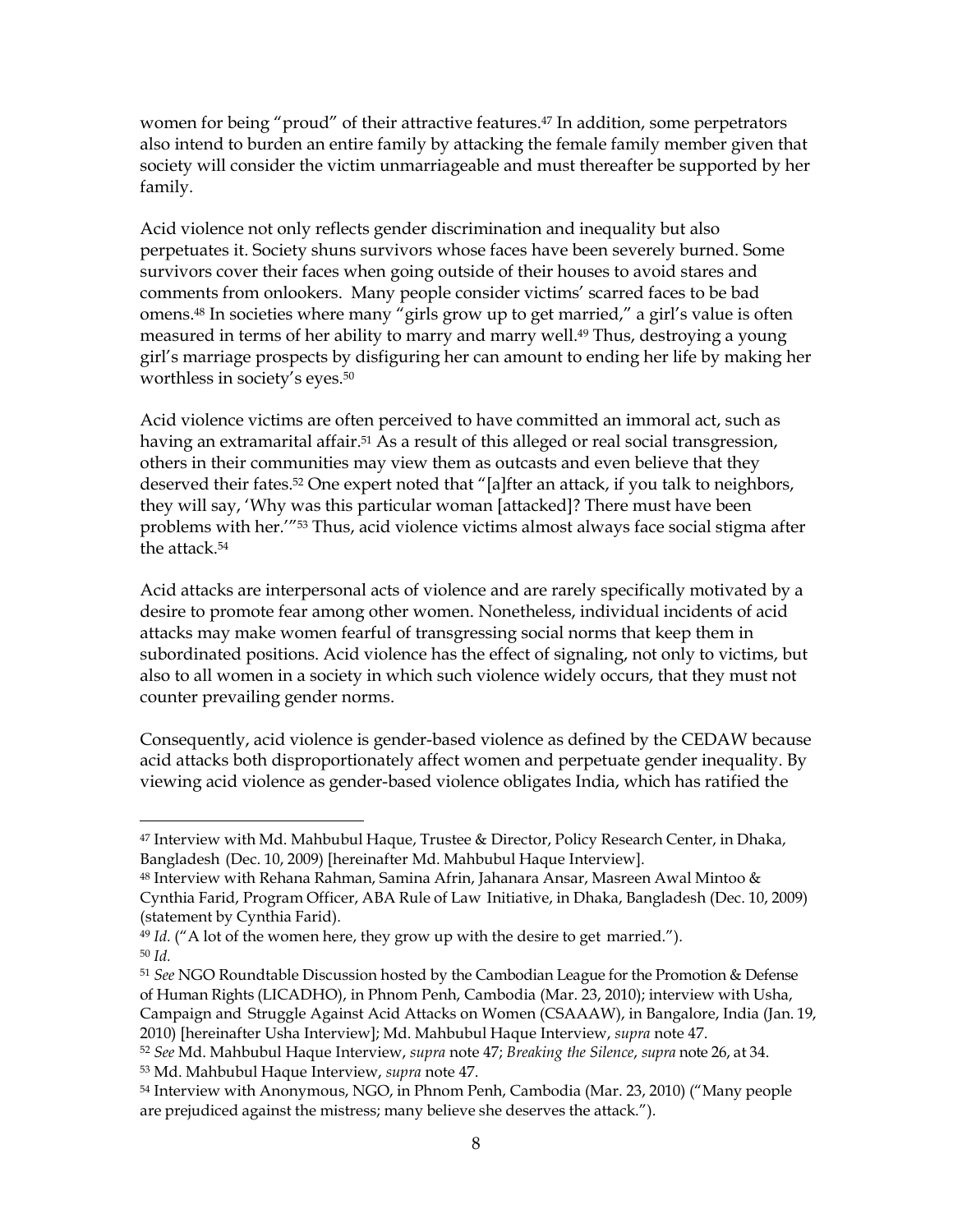CEDAW, to combat all forms of discrimination against women, including acid violence.

*India's Due Diligence Obligations to Prevent and Adequately Respond to Acid Violence* Given that acid violence is gender-based violence, India is obligated to combat it, including through: preventing acid attacks by, among other things, enacting and enforcing laws to specifically address acid violence, its causes and consequences; investigating attacks; protecting victims and witnesses to attacks; prosecuting and punishing perpetrators; and remedying victims' harms. India has made some progress in fulfilling its obligations under the CEDAW with regard to acid violence, outlined below, with suggestions for further reform.

# **Enacting Effective Laws to Combat Acid Violence**

The duty to prevent human rights violations includes an obligation to enact legislation designed to ensure that women are free from gender-based violence.<sup>55</sup> Both the Law Commission of India<sup>56</sup> and the National Commission for Women (NCW)<sup>57</sup> long supported enacting amendments to the IPC and Indian Evidence Code to address acid attack violence. While the government stated in a public interest litigation court filing in April 2010 before the Supreme Court of India that the "existing legislations are sufficient to deal with the offense of acid attack,"58 authorities later reversed this position, at least with respect to adopting criminal provisions. Before enacting specific provisions on acid attacks, some judges applied criminal code provisions that required less serious criminal penalties when compared to the magnitude of harm.59

It was the horrific gang rape and death of 23-year-old student Jyoti Singh Pandey on a bus in Delhi in December 201260 that galvanized the Indian Parliament to adopt specific measures against acid violence. The incident made international headlines and generated national protests. As a result, the government convened the Justice Verma

 $\overline{a}$ <sup>55</sup> *See General Recommendation No. 19*, *supra* note 38, at ¶ 9, 24. In *A.T. v. Hungary*, the CEDAW Committee found that Hungary violated its obligations under the CEDAW by failing to enact legislation designed to combat domestic violence and sexual harassment, and to provide "protection or exclusion orders or shelters exist[ing] for the immediate protection" of victims of domestic violence. CEDAW Committee, Comm. 2/2003, A.T. v. Hungary*,* ¶ 9.3, A/60/38 (Part I) (Jan. 26, 2005).

<sup>56</sup> Law Commission of India Report, *supra* note 15, at 43.

<sup>57</sup> Both the Law Commission of India and the National Commission for Women recommended adding a section 326A to the Indian Penal Code and a section 114B to the Indian Evidence Code. Id. at 43-44; NATIONAL COMMISSION FOR WOMEN, PREVENTION OF OFFENCES (BY ACIDS) ACT 2008 -DRAFT BILL 15-16 (2008) (cited in AVON GLOBAL CENTER REPORT, *supra* note 9, at 33).

<sup>58</sup> Dhananjay Mahapatra, *No Change in Law Needed to Make Acid Attack a Heinous Offence: Centre*, TIMES OF INDIA NEW DELHI EDITION, Apr. 15, 2010, at 10, *available at*

[http://timesofindia.indiatimes.com/india/No-change-in-law-needed-to-make-](http://timesofindia.indiatimes.com/india/No-change-in-law-needed-to-make-%20acid-attack-a-heinous-offence-Centre/articleshow/5804710.cms) acid-attack-a[heinous-offence-Centre/articleshow/5804710.cms](http://timesofindia.indiatimes.com/india/No-change-in-law-needed-to-make-%20acid-attack-a-heinous-offence-Centre/articleshow/5804710.cms) (last visited May 16, 2019).

<sup>59</sup> Ajita Tandon, *Analysis of the Judicial and Legislative Approach on Acid Attack Victims in India*, 1 NCRB Journal 44, 45-46 (2018), *available at*

http://ncrb.gov.in/NCRB\_Journal/NCRB\_Journal\_October\_2018.pdf [hereinafter Tandon]. <sup>60</sup> *See* Niharika Mandhana & Anjana Trivedi, *Indians Outraged Over Rape on Moving Bus in New Delhi*, N.Y. TIMES (Dec. 18, 2012), [https://india.blogs.nytimes.com/2012/12/18/outrage-in-delhi](https://india.blogs.nytimes.com/2012/12/18/outrage-in-delhi-after-latest-gang-rape-case)[after-latest-gang-rape-case.](https://india.blogs.nytimes.com/2012/12/18/outrage-in-delhi-after-latest-gang-rape-case)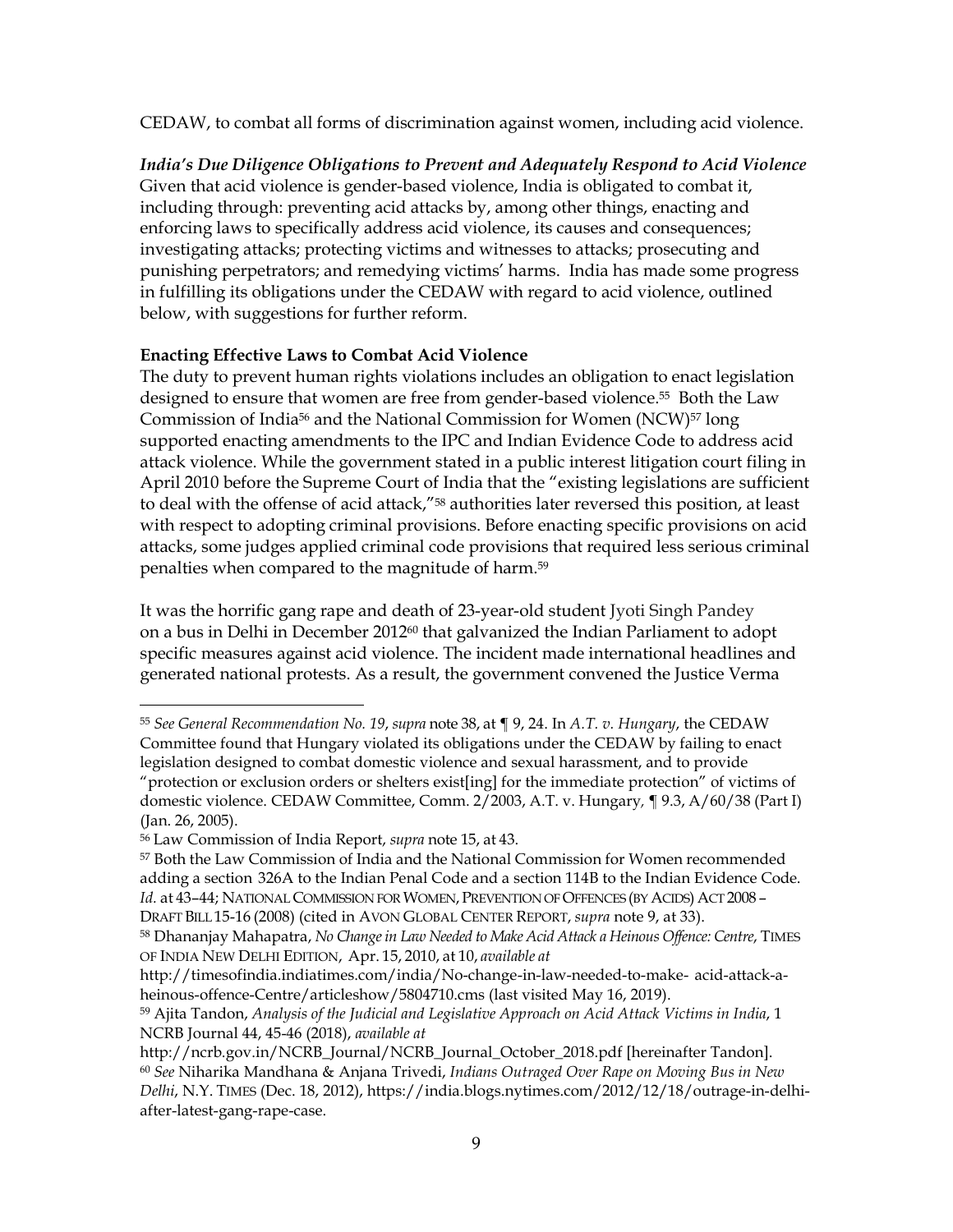Committee to propose a series of amendments to improve the criminal justice response to gender-based violence crimes.61 On January 23, 2013, the Committee recommended that Parliament pass proposed amendments to the IPC explicitly to criminalize acid attacks, to increase punishment for perpetrators, to ensure that perpetrators pay fines to victims, and to establish a state victim compensation scheme for such crimes.62

Shortly thereafter, in response to international and national pressure, the Indian Parliament passed amendments to laws strengthening the state response to genderbased violence, including acid attacks. Specifically, the Indian legislature amended the IPC to include Articles 326A and 326B, criminalizing nationally acid attacks and attempted acid attacks.63 As a result, the government now considers acid attacks and other similar attacks to be specific crimes causing "grievous hurt."64 The law mandates that perpetrators receive a minimum of ten years and a possibility of life sentences in prison and pay fines directly to victims to cover their medical expenses.65 Perpetrators who attempt an acid attack can receive five to seven years in prison and fines.<sup>66</sup>

The amendments also modified the Criminal Procedure Code (CPC). Section 357B ensures that victims of acid attacks receive state compensation in addition to perpetrator fines.67 Section 357C mandates that all public and private hospitals provide free first aid and medical treatment to acid violence victims and report incidents immediately to

 $63$  Amendments: Articles 326A & B of the IPC. The new provisions read as follows:

326A. Whoever causes permanent or partial damage or deformity to, or burns or maims or disfigures or disables, any part or parts of the body of a person or causes grievous hurt by throwing acid on or by administering acid to that person, or by using any other means with the intention of causing or with the knowledge that he is likely to cause such injury or hurt, shall be punished with imprisonment of either description for a term which shall not be less than ten years but which may extend to imprisonment for life, and with fine:

Provided that such fine shall be just and reasonable to meet the medical expenses of the treatment of the victim:

Provided further that any fine imposed under this section shall be paid to the victim."

<sup>64</sup> The Criminal Law (Amendment) Act, *supra* note 11.

<sup>65</sup> *Id*.

 $\overline{a}$ 

<sup>66</sup> *Id*.

<sup>61</sup> Committee on Amendments to Criminal Law, *Report of the Committee on Amendments to Criminal Law* 146-48 (Jan. 2013),

[https://www.prsindia.org/uploads/media/Justice%20verma%20committee/js%20verma%20co](https://www.prsindia.org/uploads/media/Justice%20verma%20committee/js%20verma%20committe%20report.pdf) [mmitte%20report.pdf](https://www.prsindia.org/uploads/media/Justice%20verma%20committee/js%20verma%20committe%20report.pdf) [hereinafter Justice Verma Committee Report]. <sup>62</sup> *Id*.

<sup>326</sup>B. Whoever throws or attempts to throw acid on any person or attempts to administer acid to any person, or attempts to use any other means, with the intention of causing permanent or partial damage or deformity or burns or maiming or disfigurement or disability or grievous hurt to that person, shall be punished with imprisonment of either description for a term which shall not be less than five years but which may extend to seven years, and shall also be liable to fine.

<sup>67</sup> *See id*. ("The compensation payable by the State Government under section 357A shall be in addition to the payment of fine to the victim under section 326A or section 376D of the Indian Penal Code.")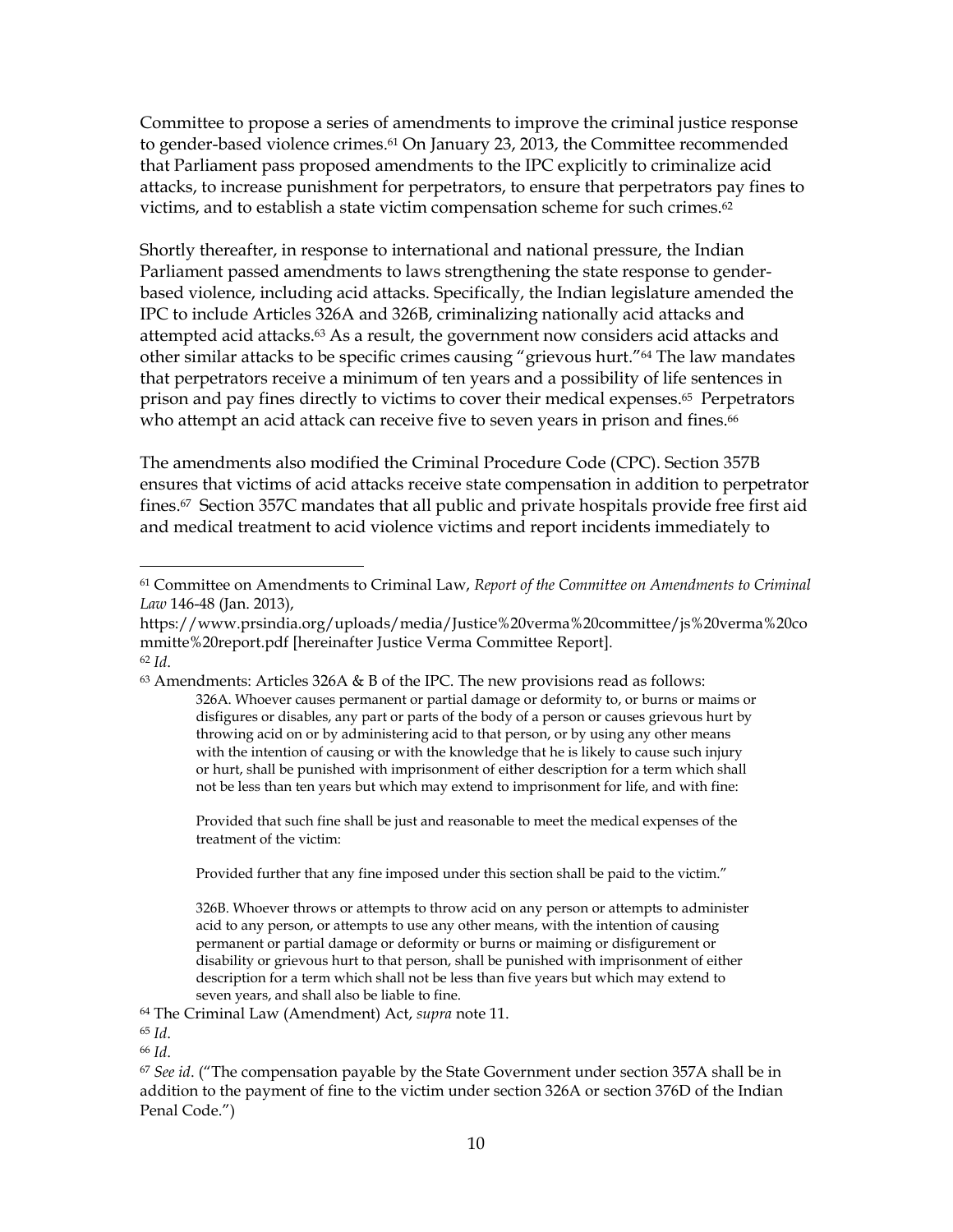police.<sup>68</sup> Moreover, amendments to Section 100 of the CPC include a specific right of selfdefense, including causing the perpetrator's death, in the case of an acid attack or attempted acid attack.<sup>69</sup>

Parliament has not enacted legislation specifically addressing acid supply chains or corporate accountability for acid attacks.70 One of the reasons acid violence occurs is the cheap and easy availability of acid. On July 16, 2013, after a string of acid attacks,<sup>71</sup> the Indian Supreme Court ruled in WP(Crl.)129 of 2006 *Laxmi v. Union of India & Ors.*<sup>72</sup> that the Federal and state governments must regulate the sale of acid used to perpetrate acid violence.73

Specifically, the order mandates that:

- States and union territories issue licenses to retailers who sell acid;
- Retailers do not sell acid over the counter unless they keep record of the quantities sold and the details, including addresses, of buyers;
- States and retailers prohibit sales of hydrochloric, nitric, and sulfuric acid to anyone under 18 years old;
- Buyers present photo identification and declare purpose for purchasing acid;
- Retailers declare the amount of acid they have stocked to the Police; and

<sup>68</sup> *Id*. ("All hospitals, public or private, whether run by the Central Government, the State Government, local bodies or any other person, shall immediately, provide the first-aid or medical treatment, free of cost, to the victims of any offence covered under section 326A, 376, 376A, 376B, 376C, 376D or section 376E of the Indian Penal Code and shall immediately inform the police of such incident.")

<sup>69</sup> *Id*. ("Section 100: The right of private defence [*sic*] of the body extends, under the restrictions mentioned in the last preceding section, to the voluntary causing of death or of any other harm to the assailant, if the offence which occasions the exercise of the right be of any of the descriptions hereinafter enumerated, namely : 'Seventhly- An act of throwing or administering acid or an attempt to throw or administer acid which may reasonably cause the apprehension that grievous hurt will otherwise be the consequence of such act.'")

<sup>70</sup> *Id*. ("In addition, there has been several directions issued by the Hon'ble Supreme Court of India regarding compensation, free medical treatment and regulating sale of acids, all of which have been welcomed by us.")

<sup>71</sup> *See India Gender Violence: Four Sisters Severely Burnt in Acid Attack*, INT'L BUS. TIMES (Jul. 2014), [http://www.ibtimes.co.uk/acid-attack-india-uttar-pradesh-sisters-gangrape-453001;](http://www.ibtimes.co.uk/acid-attack-india-uttar-pradesh-sisters-gangrape-453001) Neeta Lal, *Acid Attacks Still a Burning Issue in India* (Apr. 2015), [http://www.ipsnews.net/2015/04/acid](http://www.ipsnews.net/2015/04/acid-attacks-still-a-burning-issue-in-india/)[attacks-still-a-burning-issue-in-india/.](http://www.ipsnews.net/2015/04/acid-attacks-still-a-burning-issue-in-india/) 72 *See* Mohit Singh, *Laxmi v. Union of India – (2014) 4 SCC 427 – (Acid Attack Compensation Order)*, 1,

LAW STREET (Dec. 8, 2015)[, http://onelawstreet.com/2013/07/laxmi-vs-union-of-india-2014-4-](http://onelawstreet.com/2013/07/laxmi-vs-union-of-india-2014-4-scc-427-acid-attack-compensation-order/)

[scc-427-acid-attack-compensation-order/.](http://onelawstreet.com/2013/07/laxmi-vs-union-of-india-2014-4-scc-427-acid-attack-compensation-order/)<br><sup>73</sup> See India Supreme Court Orders Curb on Sales of Acid, BBC NEWS (Jul. 18, 2013),

[http://www.bbc.com/news/world-asia-india-23358264;](http://www.bbc.com/news/world-asia-india-23358264) KumKum Dasgupta, *India's Acid Attack Survivors Welcome Rules to Help Stop Rise in Assaults*, THE GUARDIAN (Jul. 18, 2013),

[https://www.theguardian.com/global-development/2013/jul/18/india-acid-attack-survivors](https://www.theguardian.com/global-development/2013/jul/18/india-acid-attack-survivors-compensation)[compensation;](https://www.theguardian.com/global-development/2013/jul/18/india-acid-attack-survivors-compensation) *India's Top Court Moves to Curb Acid Attacks*, ALJAZEERA (Jul. 18, 2013), [https://www.aljazeera.com/news/asia/2013/07/2013718134222947132.html.](https://www.aljazeera.com/news/asia/2013/07/2013718134222947132.html)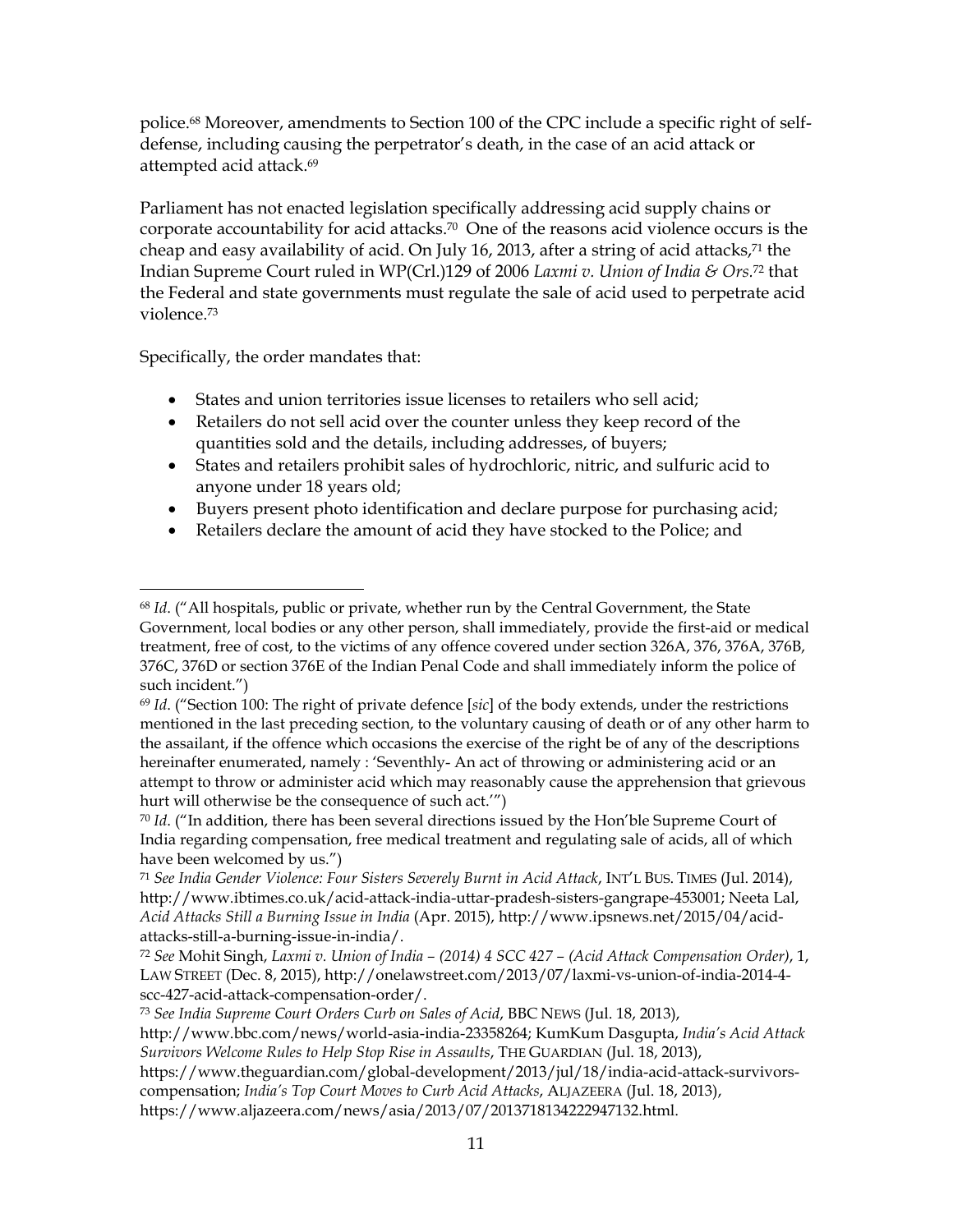• Police confiscate any undeclared stock and fine retailers up to 50,000 rupees.<sup>74</sup>

Years after this order, acid continues to be easily available in India. The Indian government has not passed a specific statute prohibiting acid sales,75 and police rarely enforce the existing Supreme Court guidelines and laws.76

Following Bangladesh's example, India should adopt a law regulating acid sales. In 2002, Bangladesh adopted the Acid Crime Control Act (ACCA) and the Acid Control Act (ACA). The ACCA heightened criminal penalties and tightened criminal procedures for acid violence cases, and the ACA created a licensing regime that regulates the sale, storage, distribution, and use of acid.

Since Bangladesh passed laws regulating the sale of acid in 2002, reported acid attacks have been steadily decreasing by 15% to 20% each year.<sup>77</sup> Although Bangladesh's two acid violence laws were adopted in 2002, heightened penalties for perpetrating acid attacks had been in effect since 1984. In that year, Bangladesh adopted a new section of its penal code (Section 326A), allowing judges to impose the death penalty if the victim had been blinded or her head or face was permanently disfigured.78 However, despite the adoption of the death penalty for acid violence in 1984, the number of acid attacks reported in Bangladesh continued to increase until 2002.79

Enacting the Acid Control Act in 2002 marked the first time that Bangladesh took steps to regulate and monitor the use, sale, purchase, storage, transportation, import, and export of acid, and to punish unauthorized sales.<sup>80</sup> The significant decrease in acid attacks after 2002 is associated with the introduction of acid regulations, changes to the criminal justice system, and increased public awareness of criminal punishment and

<sup>74</sup> *See India Supreme Court Orders Curb on Sales of Acid*, *supra* note 73; *see also*, *#India – SC Order Regarding Acid Attacks #Vaw #Womenrights*, KRACTIVIST.ORG, [https://kractivist.org/india-sc](https://kractivist.org/india-sc-order-regarding-acid-attack-vaw-womenrights/)[order-regarding-acid-attack-vaw-womenrights/.](https://kractivist.org/india-sc-order-regarding-acid-attack-vaw-womenrights/)

<sup>75</sup> *But see* The Poisons Act, No. 12 of 1919, INDIA CODE (1860), *available at* 

[https://indiacode.nic.in/bitstream/123456789/5751/1/the\\_poisons\\_act%2C\\_1919.pdf](https://indiacode.nic.in/bitstream/123456789/5751/1/the_poisons_act%2C_1919.pdf) (regulating poisonous substances without specifically enumerating acid). *See* Tandon, *supra* note 59, at 46.

<sup>76</sup> Snigdha Poonam, *Four Years After the Ban, Acid Sales in Free Flow Under Supreme Court's Nose*, HINDUSTAN TIMES (Apr. 4, 2017), [https://www.hindustantimes.com/india-news/four-years](https://www.hindustantimes.com/india-news/four-years-after-ban-acid-sales-in-free-flow-under-supreme-court-nose/story-00tu9xW1AEFGwMChlrp7ML.html)[after-ban-acid-sales-in-free-flow-under-supreme-court-nose/story-](https://www.hindustantimes.com/india-news/four-years-after-ban-acid-sales-in-free-flow-under-supreme-court-nose/story-00tu9xW1AEFGwMChlrp7ML.html)

[<sup>00</sup>tu9xW1AEFGwMChlrp7ML.html;](https://www.hindustantimes.com/india-news/four-years-after-ban-acid-sales-in-free-flow-under-supreme-court-nose/story-00tu9xW1AEFGwMChlrp7ML.html) Shweta Sengar, *Despite SC Ban Stating Acid Attacks 'Heartless' Crime, Acid Sales in Free Flow Across Country*, INDIA TIMES (Mar. 19, 2019),

[https://www.indiatimes.com/news/india/despite-sc-ban-stating-acid-attacks-heartless-crime](https://www.indiatimes.com/news/india/despite-sc-ban-stating-acid-attacks-heartless-crime-acid-sales-in-free-flow-across-country-363940.html)[acid-sales-in-free-flow-across-country-363940.html.](https://www.indiatimes.com/news/india/despite-sc-ban-stating-acid-attacks-heartless-crime-acid-sales-in-free-flow-across-country-363940.html)

<sup>77</sup> ACID SURVIVORS FOUNDATION (ASF), ANNUAL REPORT 2015,

[http://www.acidsurvivors.org/images/frontImages/Annual\\_Report\\_-\\_2015.pdf,](http://www.acidsurvivors.org/images/frontImages/Annual_Report_-_2015.pdf) at 8. (In 2010, there were 122 incidents, then 91 (2011), 71 (2012), 70 (2013), 59 (2014), 59 (2015), 44 (2016), 39 (2017) and 18 (2018)) [hereinafter ASF ANNUAL REPORT 2015].

<sup>78</sup> Bangl. Pen. Code, No. XLV of 1860 § 326 A.

<sup>79</sup> ASF ANNUAL REPORT 2015, *supra* note 77.

<sup>80</sup> Bangl. Acid Control Act (ACA), Ch. 4, No. 1 of 2002.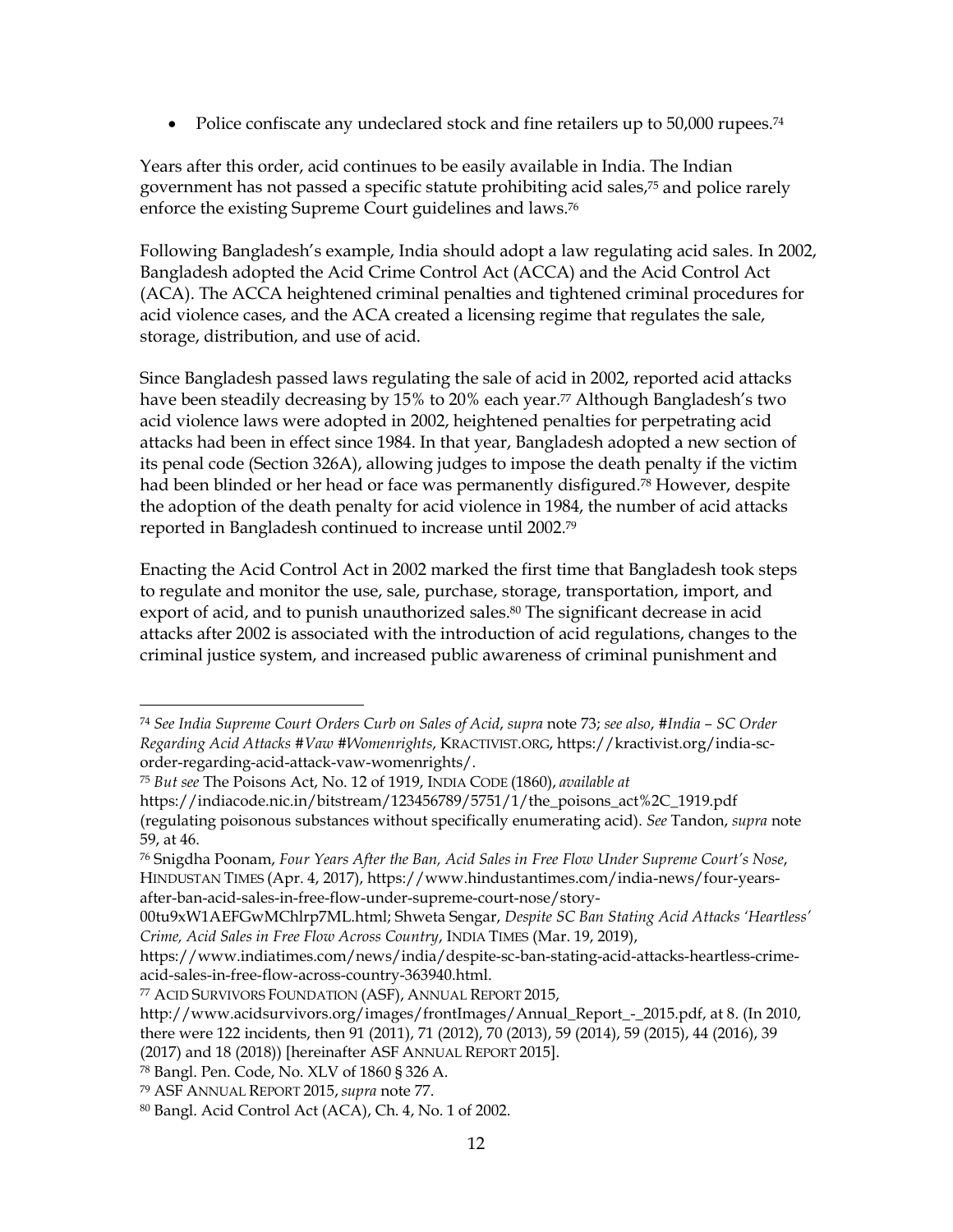consequences for acid attack victims.81 This decrease in attacks occurred despite problems with enforcement of the acid regulations.<sup>82</sup> Thus, the Indian government should consider strengthening its acid sale and control laws as a way to counter acid attacks.

### **Ensuring Implementation of Laws**

India must not only enact targeted legislation and policies to address acid violence, but it must also implement such laws. In a case against Austria, the CEDAW Committee concluded that due diligence obligations require that states implement laws to combat gender-based violence.83 Although India increased penalties for acid attacks in 2013, implementation and enforcement of the IPC is critical for compliance with due diligence obligations. In order to effectively implement laws designed to combat acid violence, India must: (1) conduct appropriate investigations, (2) protect victims from threats that could undermine those investigations, and (3) prosecute and punish perpetrators of acid attacks. The Union and state governments must make greater efforts to implement existing laws against acid violence, including the Indian Supreme Court order in *Laxmi v. Union of India & Ors*.84

## **Duty to Investigate**

 $\overline{a}$ 

India's due diligence obligation to protect individuals from violence encompasses the duty to conduct serious, impartial, prompt, and effective investigations.<sup>85</sup> According to the Inter-American Court of Human Rights, deficiencies in investigations "often prevent and/or obstruct further efforts to identify, prosecute and punish those responsible."<sup>86</sup> Though not binding on India, it is useful to note that the Inter-American Court of

<sup>81</sup> ASF ANNUAL REPORT 2015, *supra* note 77; e-mail from Dr. Saira Rahman Khan, Assistant Professor of Law, BRAC University, and member, ODHIKAR, to Jocelyn Getgen Kestenbaum (Dec. 20, 2010, 12:03:09 AM EST).

<sup>82</sup> Bangl. Acid Control Act (ACA), Ch. 4, No. 1 of 2002.

<sup>83</sup> In *Yildrim v. Austria* and *Goekce v. Austria*, the CEDAW Committee concluded that, although Austria had established a comprehensive framework to address domestic violence, the State failed to satisfy its due diligence obligation of protection with respect to these two victims. The abused victims' murders directly resulted from the state authorities' failure to respond in a timely and appropriate fashion to a situation they knew or should have known to be extremely dangerous. *See* CEDAW Committee, Comm. 6/2005, Yildrim v. Austria,

CEDAW/C/39/D/6/2005, ¶ 12.1.4 (Aug. 6, 2007); CEDAW Committee, Comm. 5/2005, Goekce v. Austria, CEDAW/C/39/D/5/2005, ¶ 12.1.6 (Aug. 6, 2007).

<sup>84</sup> Indian Supreme Court, WP(Crl.)129 of 2006 *Laxmi v. Union of India & Ors.*

<sup>85</sup> *See, e.g.*, Velasquez Rodriguez v. Honduras, Inter-Am. Ct. H. R. (Ser. C) No. 4, at ¶ 177 (Jul. 29, 1998); González et. al. ("Campo Algodonero") v. The United States of Mexico, Inter-Am. Ct. H. R., (Ser. C) No. 205, at ¶ 289 (Nov. 16, 2009); Opuz v. Turkey, App. 33401/02, ¶ 161 (Eur. Ct. H. R., June 9, 2009); Basic Principles and Guidelines on the Right to a Remedy and Reparation for Victims of Gross Violations of International Human Rights Law and Serious Violations of International Humanitarian Law, G.A. Res. 60/147, Part. II.3.b, U.N. GAOR, 60th Sess., 64th plen. mtg., U.N. Doc. A/RES/60/147 (Dec. 16, 2005) [hereinafter Basic Principles and Guidelines on the Right to a Remedy and Reparation].

<sup>86</sup> Inter-American Court of Human Rights, *The Situation of the Rights of Women in Ciudad Juárez, Mexico: The Right to Be Free from Violence and Discrimination*, OEA/Ser.L/V/II.117, Doc. 44, March 7, 2003, ¶ 137.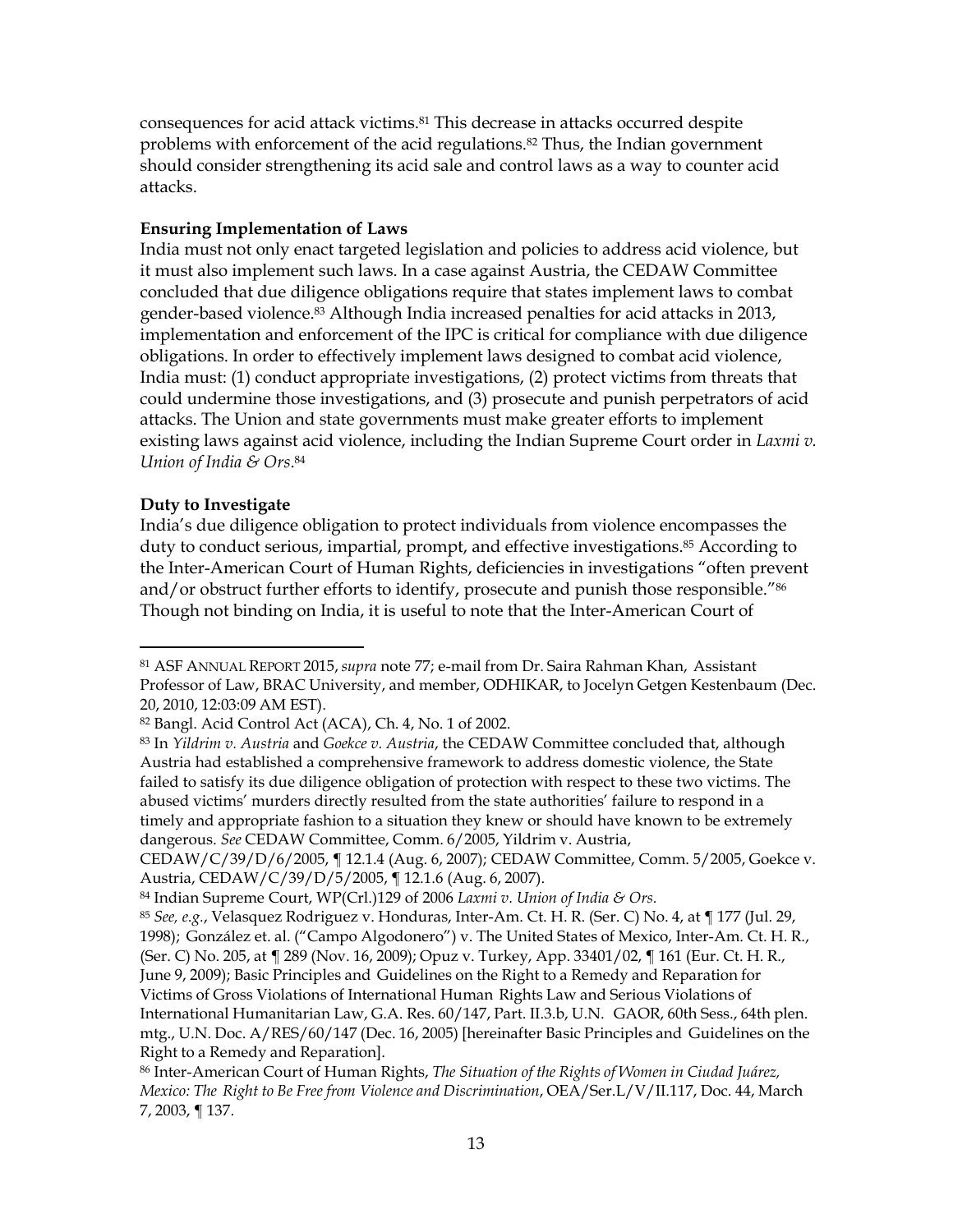Human Rights recently affirmed that the State has a heightened duty of care in investigating matters concerning violence against women.<sup>87</sup> India's commitment to serious and effective investigations reiterates the condemnation of violence against women by society and ensures women's trust in the authorities' ability and dedication to protect them from violence.<sup>88</sup>

Acid victims note that they are reluctant to report acid attacks to the police because they fear harassment and ridicule from police officers.89 Some police officers espouse blatantly sexist views. For instance, an advocate recounted that one police officer, when asked why he felt that certain women are attacked with acid, answered: "These women dress up like boys. What do they expect?"<sup>90</sup> Additionally, officers may frame acid violence investigations in terms of a woman's sexual history and questions of morality.91 For example, an investigating officer blamed one victim for the acid attack against her, saying that she instigated the crime by engaging in a series of "affairs" with co-workers, which led to one of the co-workers throwing acid at her.<sup>92</sup> The Delhi Deputy Commissioner of Police, who believes that acid violence is a form of gender-based violence, agrees on the need to more broadly "sensitize the police force" to the specific issues faced by acid attack victims.<sup>93</sup> Recommendations also have included ensuring that the National Commission of Women or similar bodies take proactive measures to encourage reporting and taking reported threats seriously.94

Additionally, some police officers are susceptible to corruption. Indeed, several acid attack victims reported that their attackers bribed the police with money in order to influence investigations. For example, Jacquiline Asha claims her attacker gave the police a bribe; thereafter she faced threats from the officers to withdraw the case.<sup>95</sup> Thus, there are some reported deficiencies in police investigations of acid attacks.

#### **Duty to Protect Victims**

India's due diligence obligation includes the obligation to protect the victim from threats and harm by the perpetrator.<sup>96</sup> This duty has been recognized as owed to the victim, but could also be extended to include the victim's family or witnesses in a criminal case against the perpetrator.

There are several documented cases in which acid attack victims have received

<sup>87</sup> *See* González et al. ("Campo Algodonero") v. The United States of Mexico, at ¶ 293.

<sup>88</sup> *See id.* (analogizing its approach to violence against women with the European Court of Human Rights' approach to racial violence).

<sup>89</sup> *See* CSAAAW REPORT, *supra* note 34, at 46.

<sup>90</sup> Usha Interview, *supra* note 51.

<sup>91</sup> *See* CSAAAW REPORT, *supra* note 34, at 47.

<sup>92</sup> *See id.* at 48.

<sup>93</sup> E-mail message from Sagar Preet Hooda, Deputy Commissioner of Police, Delhi Police, May

<sup>2010,</sup> in response to a query posted by the KRITI Team on the Resource Team and Members,

Solution Exchange for Gender Community - an initiative of UN agencies in India. <sup>94</sup> *See* Tandon, *supra* note 59, at 57.

<sup>95</sup> *See* CSAAAW REPORT, *supra* note 34, at 50.

<sup>96</sup> Special Rapporteur on Violence Against Women, Yakin Erturk, *supra* note 39, at ¶ 20.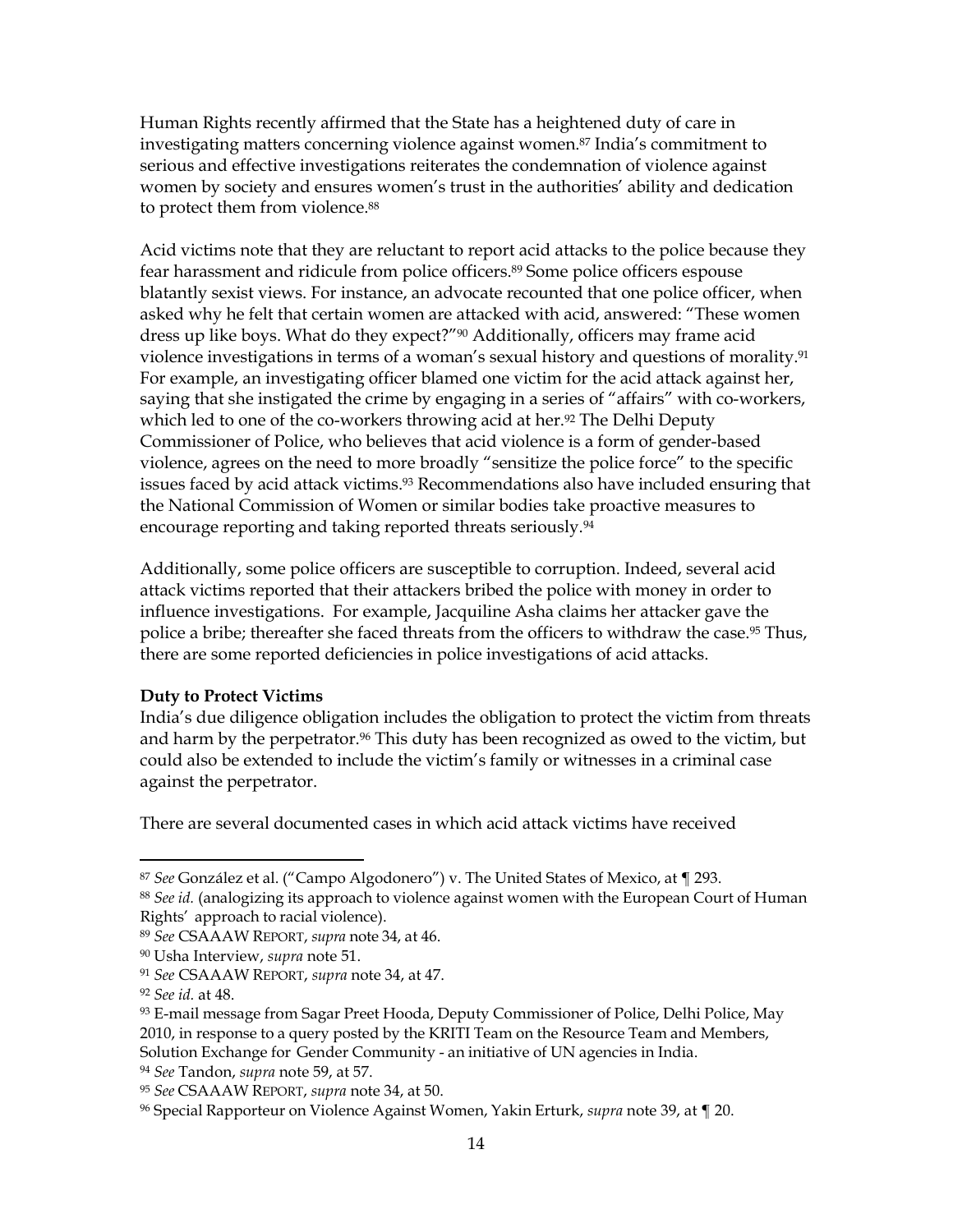inadequate police protection even when they have complained of harassment by their perpetrators prior to the attack. For instance, acid violence victim Shri Mahaveer Singh filed a police complaint stating that a man was harassing her and threatening to kill her, abduct her, and throw acid on her if she did not marry him.<sup>97</sup> Her father requested that police protect his daughter from harm and included the name and description of the man harassing Shri in his complaint.<sup>98</sup> The police failed to take any action to protect her, and two years later the harasser threw acid at Shri.<sup>99</sup> A subsequent National Human Rights Commission investigation found the police to be negligent in failing to protect Shri and deemed their negligence the proximate cause of the acid burn injuries Shri suffered. 100 In Dr. Mahalakshmi's case, the police ridiculed her unmarried status when she filed complaints of harassment against the man who later attacked her with acid.<sup>101</sup>

## **Duty to Prosecute and Punish Perpetrators**

The duty to prosecute and punish perpetrators of violence is an essential part of India's obligation to act with due diligence to protect women from violence.102 The duty to adequately prosecute and punish may include creating specialized investigatory or prosecutorial units, <sup>103</sup> implementing witness and victim protection programs designed, in part, to safeguard the availability of essential testimonial evidence, $104$  and ensuring that law enforcement procedures and personnel adapt to the specific issues and problems related to gender-based violence.105

Reports indicate that perpetrators of acid attacks are not effectively prosecuted. Given their extensive caseloads and lack of training, public prosecutors do not have the time or resources to properly investigate and prosecute cases.106 For instance, Gita was unconscious for several days after the attack against her and could not give a statement to the police.107 Since then she has attempted several times to meet with the public prosecutor, but he has refused to meet with her.108 One High Court Chief Justice urged more cooperation between victims and prosecutors and allowing victims an opportunity to play a more active role in prosecutions.109

<sup>97</sup> National Human Rights Commission (NHRC), *Action Details, File Number*

*<sup>719/30/98-99</sup>*, 14 September 1998 [hereinafter NHRC Action Details File Number 719/30/98-99].

<sup>98</sup> *Id.* 

<sup>99</sup> *Id.*

<sup>100</sup> *Id.*

<sup>101</sup> *See* CSAAAW REPORT, *supra* note 34, at 46.

<sup>102</sup> Special Rapporteur on Violence Against Women, Yakin Erturk, *supra* note 39, ¶ 50.

<sup>103</sup> *Id*.

<sup>104</sup> *Id*.

<sup>105</sup> *Id*.

<sup>106</sup> *See* Interview with Sheela Ramanathan, Campaign and Struggle Against Acid Attacks on Women (CSAAAW) & Human Rights Law Network (HRLN) of Bangalore, in Mysore, India (Jan. 18, 2010).

<sup>107</sup> Usha Interview, *supra* note 51.

<sup>108</sup> *Id.*

<sup>&</sup>lt;sup>109</sup> Telephone interview with Justice Bannurathum, Chief Justice of Kerala High Court (Jan. 19, 2010).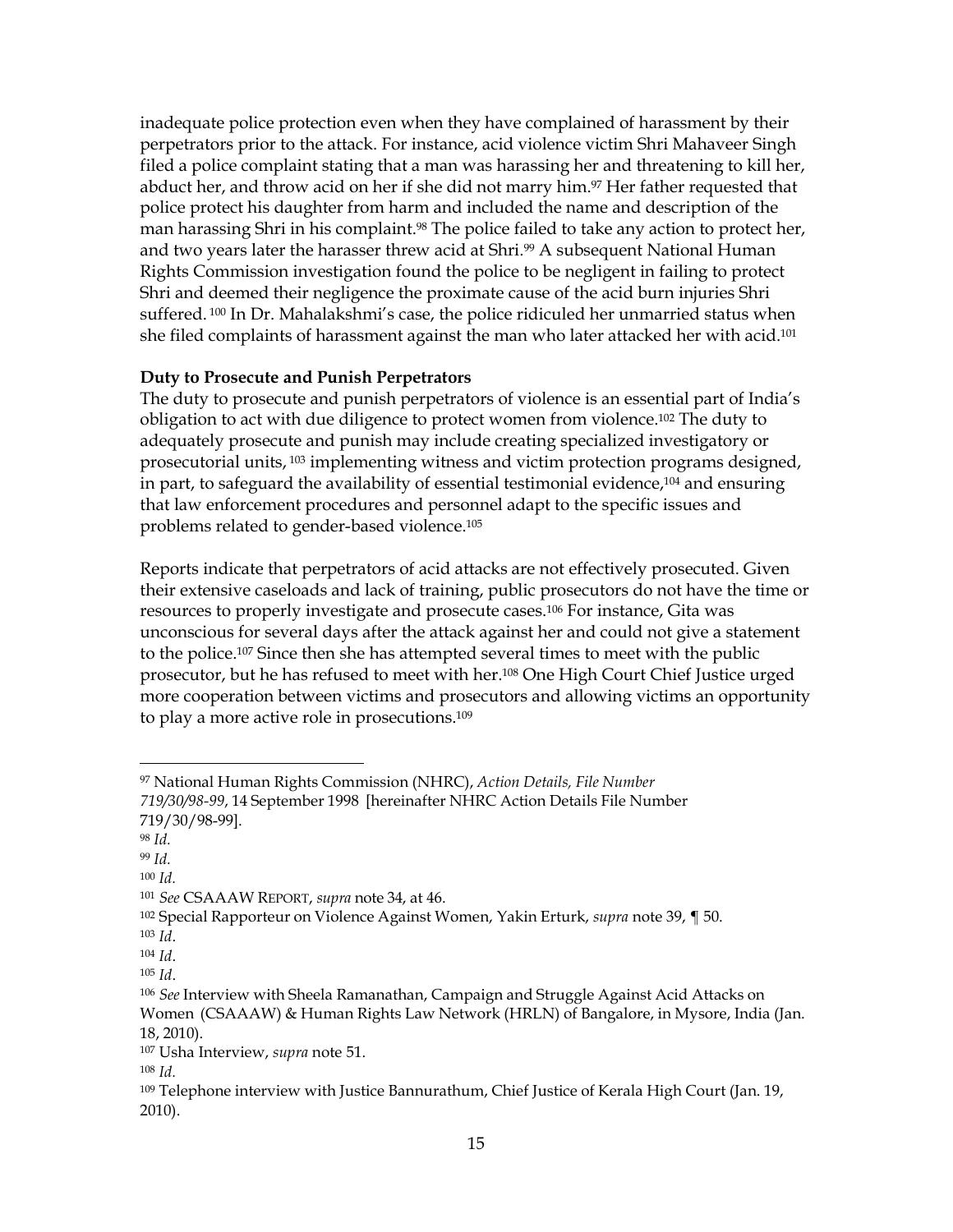The role of judges is crucial to ensuring that acid attack perpetrators are adequately punished. Gender insensitivity and other structural problems within the Indian judiciary present challenges for the punishment of acid attack perpetrators. In one case, for example, the judge hearing an acid attack case asked the survivor to cover her face when she appeared in court.<sup>110</sup> In cases in which judges have imposed stiff punishments on acid attackers, it appears that, in assessing the harm to the victim, judges have given great weight to the fact that the victim has lost her chance to be married and to be a mother.111 Thus, if a judge believes that the perpetrator has prevented a woman from satisfying her traditional role as mother or wife, then the perpetrator is likely to receive a higher sentence.

#### **Providing Redress to Victims**

India's due diligence obligation includes the duty to provide redress to victims for the violations suffered. Appropriate remedies can take the forms of restitution, compensation, rehabilitation, satisfaction, and guarantees of non-repetition.112 Compensation covers awarding monetary damages proportional to the gravity of the violation.113 Rehabilitation includes medical and psychological care as well as legal and social services.<sup>114</sup>

Remedies for acid attack victims are essential and should include providing adequate healthcare in government facilities, and, where public healthcare is not available, the government should pay the expenses for treatment at private health facilities.115 Additionally, healthcare professionals who first respond to acid attack victims must be trained in the proper first aid response. Moreover, the multiple and complex surgeries survivors require are very costly, and governments should provide the specialized expertise, facilities, and resources for necessary procedures. Finally, although emphasis should be on assisting victims' transition back to work and to society,116 acid attack survivors should receive compensation if they are unable to work for health reasons or because of the discriminatory attitudes of potential employers.<sup>117</sup>

<sup>110</sup> *See* CSAAAW REPORT, *supra* note 34, at 22–23.

<sup>111</sup> *See id.* at 58.

<sup>112</sup> *See* Basic Principles and Guidelines on the Right to a Remedy and Reparation, *supra* note 85, at ¶ 18. For a discussion of the right to reparation for women subjected to violence, *see* The Special Rapporteur on Violence Against Women, Its Causes and Consequences, Rashida Manjoo, *Promotion and Protection of all Human Rights, Civil, Political, Economic, Social and Cultural Rights, Including the Right to Development*, *delivered to the Human Rights Council*, U.N. Doc. No. A/HRC/14/22 (Apr. 23, 2010), *available at*

[http://www2.ohchr.org/english/bodies/hrcouncil/docs/14session/A.HRC.14.22.pdf.](http://www2.ohchr.org/english/bodies/hrcouncil/docs/14session/A.HRC.14.22.pdf) <sup>113</sup> *See* Basic Principles and Guidelines on the Right to a Remedy and Reparation, *supra* note 85, at ¶ 20.

<sup>114</sup> *Id.* at ¶ 21.

<sup>115</sup> In addition to providing healthcare as a form of reparations, States have independent obligations under human rights law to guarantee the right to health. *See, e.g.*, International Covenant on Economic, Social and Cultural Rights (ICESCR), G.A. Res. 2200A (XXI), art. 11, U.N. Doc. A/6316 (Dec. 16, 1966).

<sup>116</sup> *See* Tandon, *supra* note 59, at 57.

<sup>117</sup> *See, e.g.*, CSAAAW REPORT, *supra* note 34 (discussing how Kan Chetchea, an acid attack survivor, and his family have no source of income and rely on other family members to provide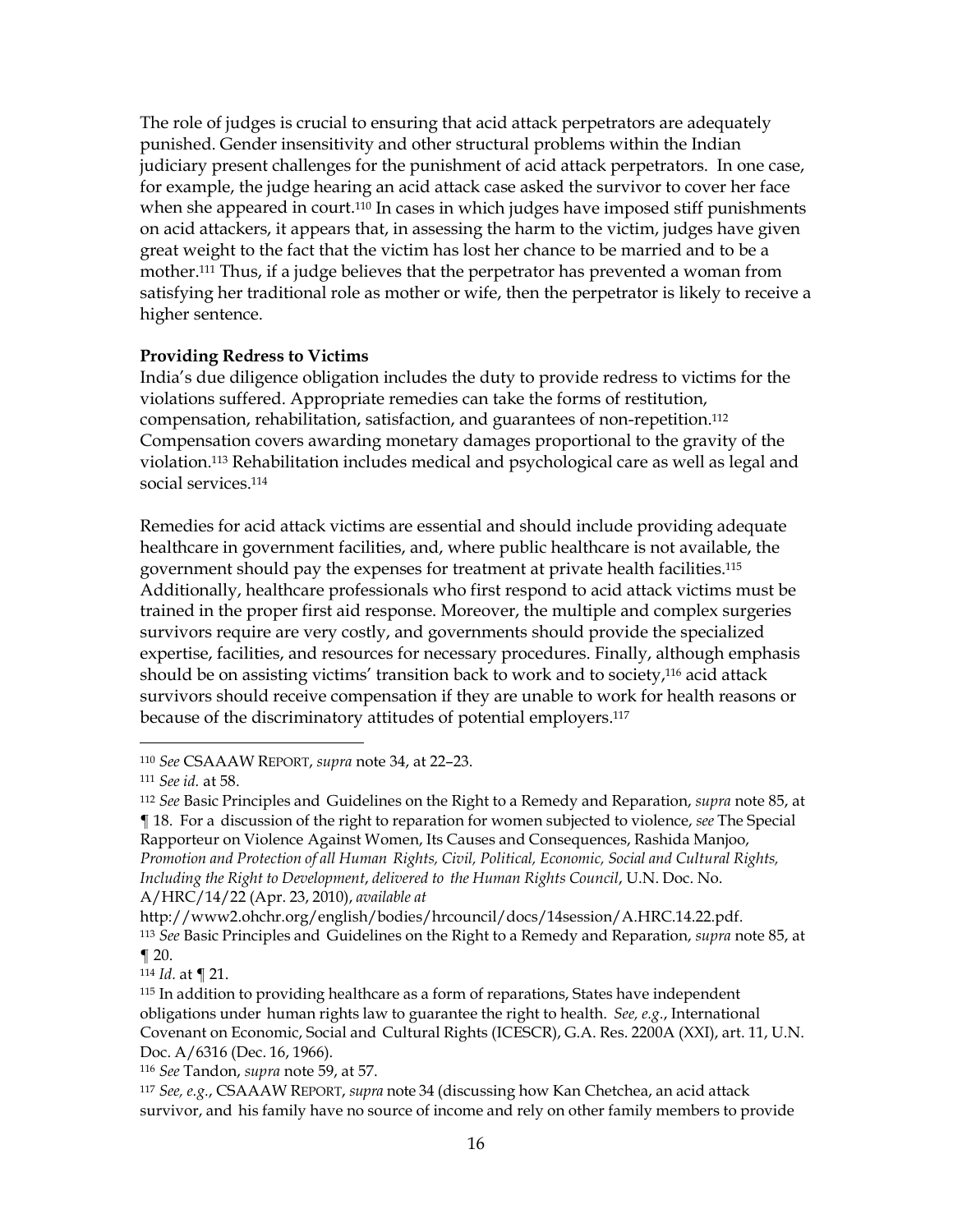Even though the Indian Supreme Court has ordered Indian states to set up Victim Compensation Schemes to compensate a minimum of 300,000 rupees (~\$4800 USD) and ensure free medical care to acid attack victims, we do not know if states have complied with the order.<sup>118</sup> The time lag to resolve cases in the Indian court system can further harm victims. In many cases, acid attack survivors do not receive compensation until after the case reaches final resolution.119

Moreover, surgeries for victims often cost much more than the compensation amount. Even private hospitals must provide free medical care according to the Indian Supreme Court, including specialized surgeries, medicines and food.120 The Indian Supreme Court has mandated that the District Legal Services Authority of each state ensure adequate compensation for claims and take action against private hospitals that refuse to treat acid attack victims.121

Even with Court-mandated treatment, unacceptable quality of treatment continues and can be attributed in part to the lack of facilities for proper care. Most government hospitals in India, like those in the other countries studied, do not have plastic surgeons or medical facilities necessary to conduct essential procedures for acid survivors.122 For instance, in Bangalore, India, the Burn Center at the primary public hospital has about 60 beds for a region with a population of over 12 million people.123 In addition, there is a shortage of plastic surgeons in the country. According to one medical expert, there are only around 2,500 plastic surgeons in a country of one billion people.124 Even if there were more trained healthcare professionals, hospitals do not have the facilities and equipment to support them.125

The government has taken a positive step to compensate victims in the Right of Persons with Disabilities Act, 2016.126 The Act's provisions include acid attack victims under the list of persons with disabilities, giving acid survivors preference for employment,

food); Tanbira Talukder, *Acid Throwing–A Serious Human Rights Violation in Bangladesh*, MUKTO-MONA (discussing the limited employment opportunities for acid attack survivors),

[http://www.mukto-mona.com/Articles/talukder/acid\\_throwings\\_BD.htm;](http://www.mukto-mona.com/Articles/talukder/acid_throwings_BD.htm) *see* Law

Commission of India Report, *supra* note 15, at 4.

<sup>118</sup> *Laxmi v. Union of India*, (2014) 4 SCC 427.

<sup>119</sup> *See* Tandon, *supra* note 59, at 57.

<sup>120</sup> Amit Anand Choudhary, *Treat Acid Attack Victims for Free, Supreme Court Orders Private Hospitals*, THE TIMES OF INDIA (Apr. 10, 2015), [http://timesofindia.indiatimes.com/india/Treat](http://timesofindia.indiatimes.com/india/Treat-acid-attack-victims-for-free-Supreme-Court-orders-private-hospitals/articleshow/46884560.cms)[acid-attack-victims-for-free-Supreme-Court-orders-private-hospitals/articleshow/46884560.cms.](http://timesofindia.indiatimes.com/india/Treat-acid-attack-victims-for-free-Supreme-Court-orders-private-hospitals/articleshow/46884560.cms)

<sup>121</sup> Laxmi v. Union of India, *supra* note 118. 122 Dr. Satish Interview, *supra* note 17.

<sup>123</sup> Smitha Sriram Segu, *Our Burns Ward*, 23:9-11 INDIAN J. BURNS (2015),

[http://www.ijburns.com/article.asp?issn=0971-](http://www.ijburns.com/article.asp?issn=0971-653X;year=2015;volume=23;issue=1;spage=9;epage=11;aulast=Segu)

[<sup>653</sup>X;year=2015;volume=23;issue=1;spage=9;epage=11;aulast=Segu.](http://www.ijburns.com/article.asp?issn=0971-653X;year=2015;volume=23;issue=1;spage=9;epage=11;aulast=Segu)

<sup>124</sup> *See* Dr. Satish Interview, *supra* note 17.

<sup>125</sup> *Id.*

<sup>126</sup> The Right of Persons with Disabilities Act, No. 49 of 2016, INDIA CODE (1860), *available at*  [http://www.disabilityaffairs.gov.in/upload/uploadfiles/files/RPWD%20ACT%202016.pdf.](http://www.disabilityaffairs.gov.in/upload/uploadfiles/files/RPWD%20ACT%202016.pdf)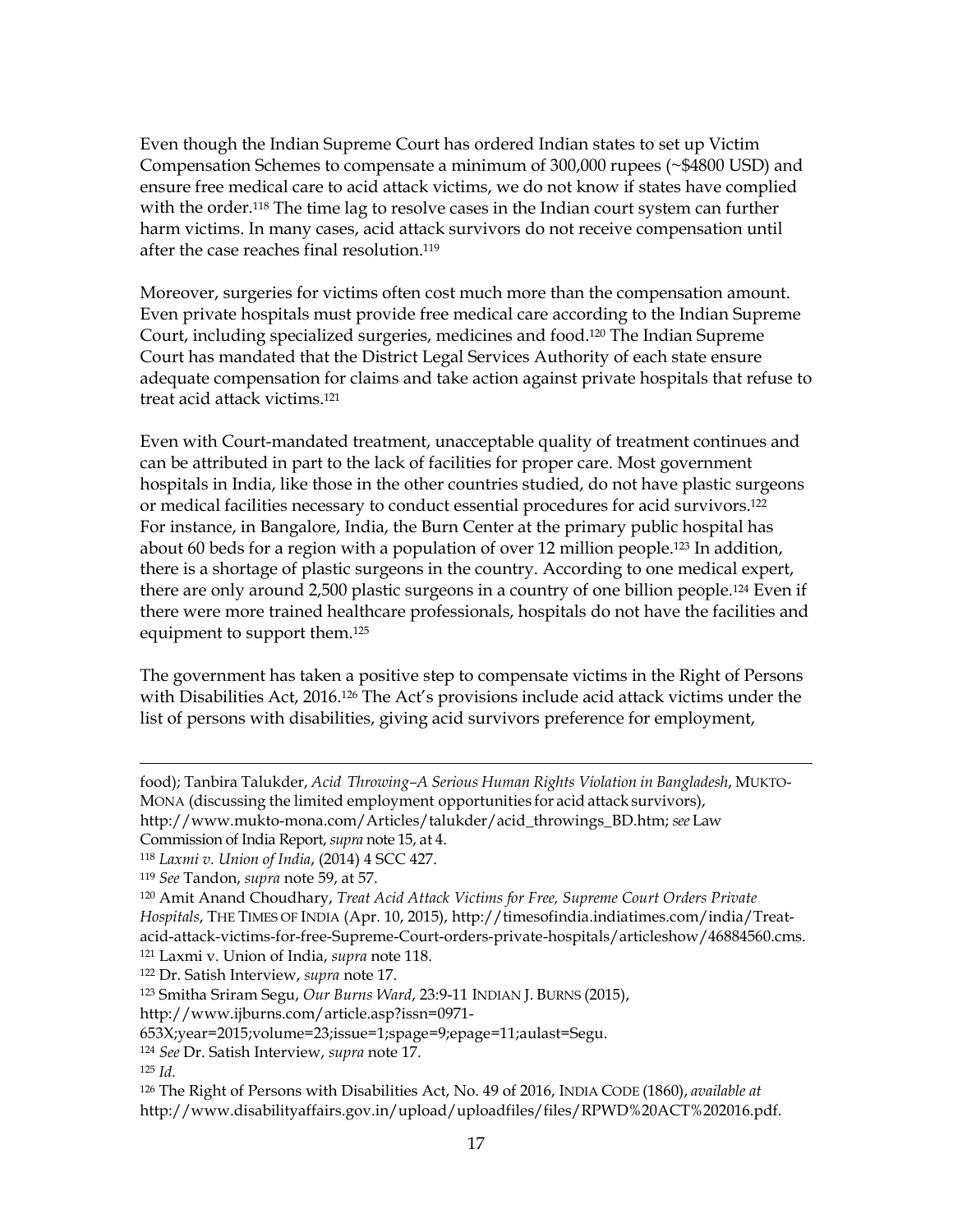education and other opportunities.127

In light of the above considerations, India has a primary and continuing obligation to act with due diligence to prevent and adequately respond to acid attack violence. Although the Indian government has made progress toward achieving these goals, much work remains to be done. Below we argue that corporations also have a responsibility under the business and human rights framework to act with due diligence to respect and remedy human rights violations, including acid attacks.

## **Part III: Corporate Accountability for Acid Violence in India**

There is a growing recognition in the international human rights community that transnational corporations have obligations to address and prevent human rights violations. Here, we explain why and how businesses can contribute to reducing acid attacks and the emerging international and domestic laws and norms relating to business and human rights and corporate accountability.

## **Acid Attacks and Businesses**

Because of the cheap and easy availability of strong acids in harmful quantities in India, companies that produce and sell acid have a significant and positive role to play to limit the unauthorized sale and use of acid and, therefore, to reduce the number of acid attacks in the country. Whether or not perpetrators use acid in ways that were intended by the manufacturers or retailers, businesses that are part of the acid supply chain and that profit from acid sales can and must act to disrupt the negative consequences of their products' use or misuse.

Perpetrators use acid in ways that makers of acid or businesses that use it in their production do not intend, but these corporate entities should still prevent misuse. United States gun manufacturers, for example, are increasingly held to account for individuals' misuse of firearms. On December 14, 2012, a severely mentally ill twentyyear-old man named Adam Lanza opened fire with a Bushmaster AR-15 semiautomatic rifle and massacred 20 first graders and 6 teachers in 5 minutes at the Sandy Hook Elementary School in Newtown, CT (USA).128 In 2016, families of the Sandy Hook massacre sued Bushmaster Firearms International and Remington Arms Company to remove the military-style rifle from the civilian market.<sup>129</sup> The petitioners claimed that the gun manufacturers recklessly sell weapons intended for use in mass killings to civilians and deliberately market such weapons to young civilian males.130 Thus, even if

<sup>127</sup> *Id.* at § 1(A)(e).

<sup>128</sup> James Barron, *Nation Reels After Gunman Massacres 20 Children at School in Connecticut*, N.Y. TIMES (Dec. 14, 2012)[, https://www.nytimes.com/2012/12/15/nyregion/shooting-reported-at](https://www.nytimes.com/2012/12/15/nyregion/shooting-reported-at-connecticut-elementary-school.html)[connecticut-elementary-school.html.](https://www.nytimes.com/2012/12/15/nyregion/shooting-reported-at-connecticut-elementary-school.html)

<sup>129</sup> Donna Soto v. Bushmaster Firearms, No. FBT CV 15 6048103 S (D. Fairfield filed Oct. 29, 2015), *available at*

[http://civilinquiry.jud.ct.gov/DocumentInquiry/DocumentInquiry.aspx?DocumentNo=9626283.](http://civilinquiry.jud.ct.gov/DocumentInquiry/DocumentInquiry.aspx?DocumentNo=9626283) <sup>130</sup> *Id*.; Rick Rojas & Kristin Hussey, *Sandy Hook Massacre: Remington and Other Gun Companies Lose Major Ruling Over Liability*, N.Y. TIMES (Mar. 14, 2019),

[https://www.nytimes.com/2019/03/14/nyregion/sandy-hook-supreme-court.html.](https://www.nytimes.com/2019/03/14/nyregion/sandy-hook-supreme-court.html)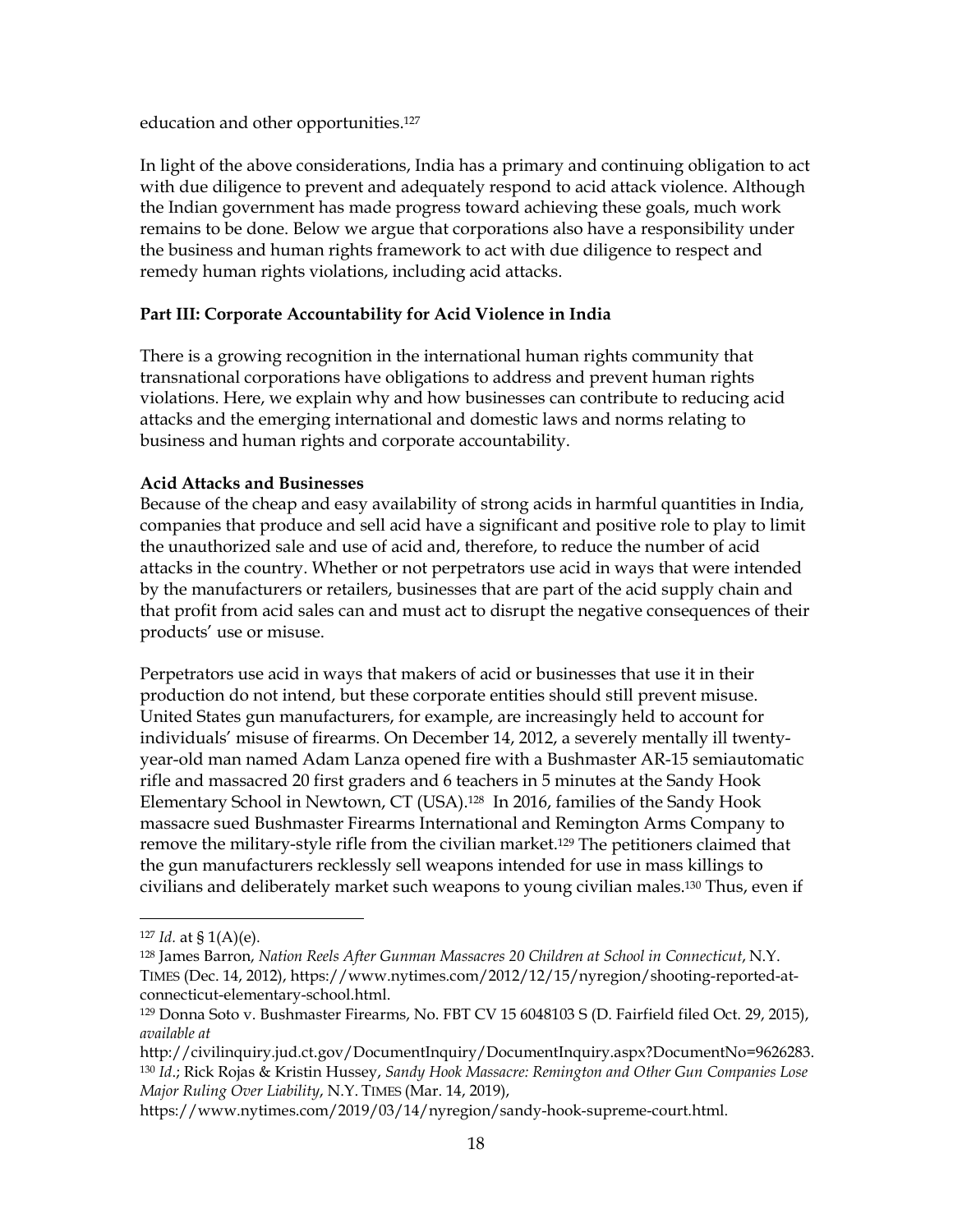not an explicit use of firearms, gun manufacturers may have a duty to prevent and remedy harms resulting from such use. Although acid, unlike firearms, is not something that one naturally assumes can be used to injure and kill people, many people in India including the people who operate the businesses that manufacture and use acid—know that acid is used to perpetrate violence and sell acid with little to no regulation or oversight.

General Electric (GE) is a notable example of a corporation that has recognized its obligations to ensure that business practices and unintentional misuse of products do not lead to international human rights abuses and mass harms. For instance, GE took a number of actions to ensure that ultrasound machines the company sold in India were not used to identify the sex of fetuses to perform illegal sex-selective abortions.<sup>131</sup> Recognizing that medical professionals were using its ultrasound technology to enable illegal, sex-selective abortions in India, GE instituted a multi-pronged response beyond the actions called for in government legislation, which included: (a) implementing rigorous internal controls; (b) working with the national government and promoting industry best practices; and (c) raising public awareness of female feticide.132

Similar to the GE example, acid producers and sellers do not intend for their products to be used to perpetrate acid attacks. Despite acid violence being unintentional misuse of their product, media attention and reporting on acid attacks133 put acid producers and sellers on notice that their products must be packaged and handled in a safer manner to avoid misuse. Moreover, even though it may be difficult in India to trace acid from the perpetrator of an acid attack to any particular company, acid producers and sellers can take their market share of the responsibility: the more profit the company makes, the more responsibility the company should take in terms of human rights obligations.

Indeed, companies selling acid and/or operating in India should examine their own roles and relationships in making acid easily accessible. For example, acid is produced and distributed by corporations in enormous quantities, with approximately 200 million tons of sulfuric acid, an acid commonly used in attacks, produced worldwide.<sup>134</sup> Additionally, local and multinational corporations import acid into these countries. Acids used in attacks are the same used by businesses in manufacturing processes.135 In

<sup>131</sup> Michael Cook, *GE's Ultrasound Machines and India's Gendercide*, BIOEDGE (May 2, 2007), [https://www.bioedge.org/bioethics/ges\\_ultrasound\\_machines\\_and\\_indias\\_gendercide/6650.](https://www.bioedge.org/bioethics/ges_ultrasound_machines_and_indias_gendercide/6650) <sup>132</sup> *Id*.

<sup>133</sup> *See, e.g.*, Arafatul Islam, *Why Acid Attacks are on the Rise in India*, DW (Aug. 6, 2016), [https://www.dw.com/en/why-acid-attacks-are-on-the-rise-in-india/a-19313750;](https://www.dw.com/en/why-acid-attacks-are-on-the-rise-in-india/a-19313750) Tanushree Ghosh, *Acid Attack in India – Where Does the Nation Stand Today?*, HUFFPOST (Mar. 29, 2017), [https://www.huffpost.com/entry/acid-attack-in-india-wher\\_b\\_9559790;](https://www.huffpost.com/entry/acid-attack-in-india-wher_b_9559790) Kamal Kumar, *Acid Attacks: A Scar on India*, ALJAZEERA (Jan. 24, 2014),

[https://www.aljazeera.com/indepth/features/2013/09/acid-attacks-a-scar-india-](https://www.aljazeera.com/indepth/features/2013/09/acid-attacks-a-scar-india-2013927165429393354.html)[2013927165429393354.html.](https://www.aljazeera.com/indepth/features/2013/09/acid-attacks-a-scar-india-2013927165429393354.html)

<sup>134</sup> The Essential Chemical Industry, *Sulfuric Acid*,

<http://www.essentialchemicalindustry.org/chemicals/sulfuric-acid.html> (last updated Dec. 20, 2013).

<sup>135</sup> Law Commission of India Report, *supra* note 15, at 7.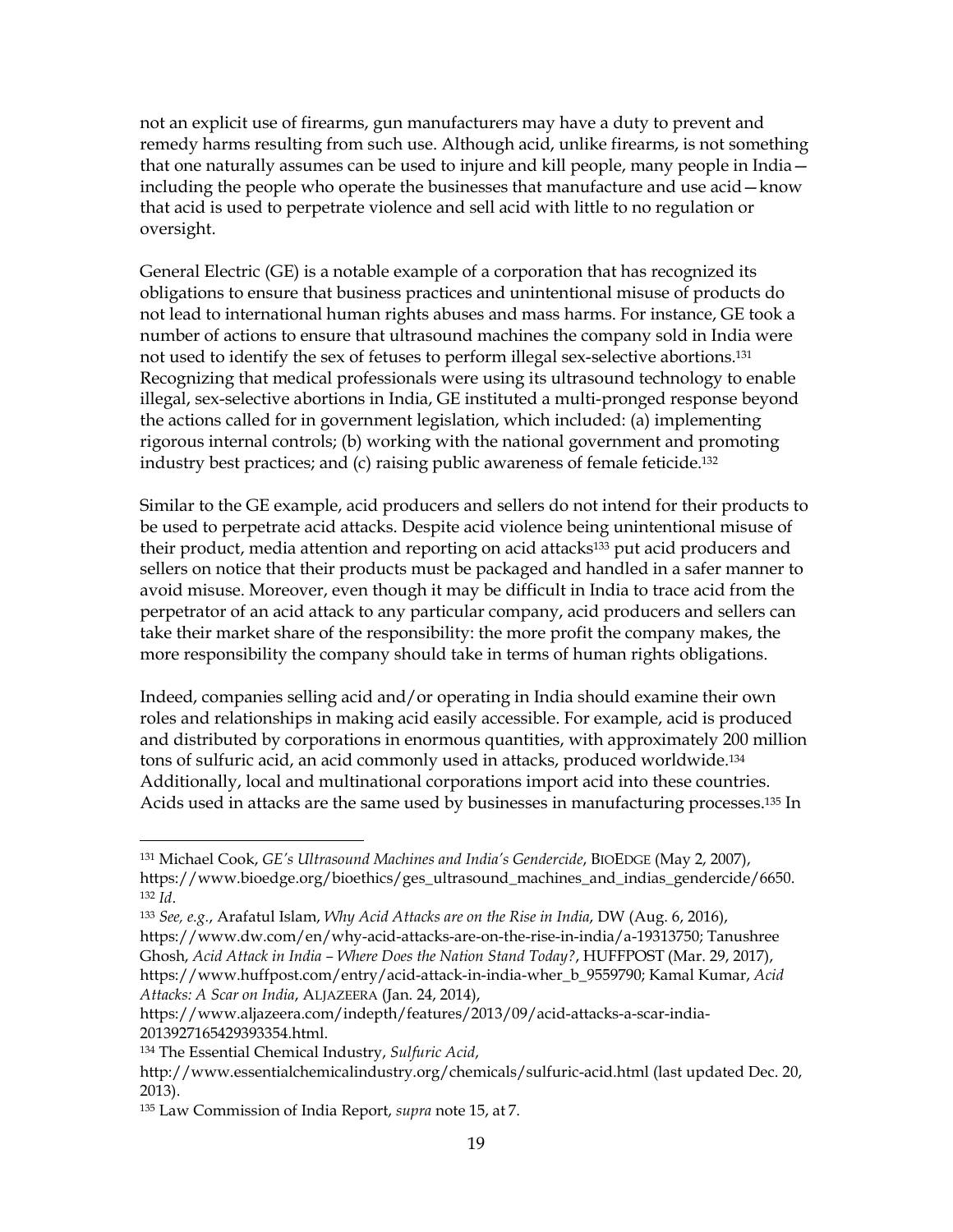India, acid is commonly used in the informal sector to clean toilets, make jewelry and fill car batteries.136

Evidence suggests a correlation between legitimate business uses of acid and the incidence of acid attacks. In Bangladesh, for example, the incidence of acid violence is highest in districts where the acid-using garment and jewelry industries are prevalent.<sup>137</sup> Similarly, in Pakistan, acid attacks occur at high rates along the "Cotton Belt" of Pakistan, that is, in Southern Punjab and Upper Sindh (central area), where the cotton and garment industries are concentrated and acid is used in production.138 Indeed, acid attackers perpetrated 77% of all reported attacks in Pakistan's "core" cotton zone areas of the Punjab region.139 Additionally, although acid burn incidents have been recorded in 21 different provinces in Cambodia, the largest number of reported incidents—40.7% of the total—occurred in Kampong Cham, where most people work with acid on rubber plantations.140 Thus, acid is likely easier to access in places where acid-using industries are concentrated.

Given that acid attacks occur at increased rates in areas where acid is widely used for industrial or other business purposes, corporations that produce, distribute, or otherwise use acid should ensure that their activities do not have negative human rights impacts even when governments fail to act. And shareholders, using shareholder proxies, can pressure board members to take action. Companies are in the best position to know their uses and handling of acid and should assess the ways they can reduce their activities' negative human rights impacts. By adopting policies—such as safe handling and labeling of acid, or supply chain accountability—designed to deter intentional acts of violence, companies can also contribute to reducing the number of accidental burns, which is a significant problem in countries like Cambodia.<sup>141</sup> Finally, all companies that produce, distribute, use, or otherwise handle acid should support industry and government efforts to regulate the safe handling, storage, labeling, transfer and disposal of acid by manufacturers, distributors, other businesses, and individual users of acid in order to deter the unauthorized use of acid.

<sup>136</sup> Shree Venkatraman, *India Needs to Seriously Address its Acid Attack Problem*, THE WIRE (Aug. 6, 2016), [http://thewire.in/56752/acid-attacks/.](http://thewire.in/56752/acid-attacks/)

<sup>137</sup> *See* Md. Mahbubul Haque, *Impunity and Acid Violence against Women in Bangladesh: Case Studies in Satkhira and Sirajgong Districts,* 12 (2005) (unpublished M.A. thesis, Mahidol University), *available at* [http://mulinet11.li.mahidol.ac.th/thesis/2548/cd383/4737344.pdf.](http://mulinet11.li.mahidol.ac.th/thesis/2548/cd383/4737344.pdf)

<sup>138</sup> *See* ACID SURVIVORS FOUNDATION,PAKISTAN,ACID VIOLENCE IN PAKISTAN:ASITUATIONAL ANALYSIS 13 (Sept. 2015)[, http://asfpakistan.org/wp-content/uploads/2017/02/SAAV-report-2015.pdf](http://asfpakistan.org/wp-content/uploads/2017/02/SAAV-report-2015.pdf) (charting the reported attacks by region and finding the highest prevalence in Multan, Muzaffaragarh, Rahim Yar Khan, Bahawalpur and Lahore); Imran Sharif Chaudhry et al., *Economic Analysis of Competing Crops with Special Reference to Cotton Production in Pakistan: The Case of Multan and Bahawalpur Regions*, 29 PAK. J. SOC. SCIENCES 51, 52 tbl. 1 (2009) (stating that Bahawalpur, Multan, Muzzafargarh, Lodhran, and Rahimyar Khan regions belongs to the "core" cotton zone of Pakistan).

<sup>139</sup> ASF PAKISTAN REPORT, *supra* note 138, at 13.

<sup>140</sup> BREAKING THE SILENCE, *supra* note 26, at 45 (Phnom Penh, the capital of Cambodia, has recorded the second-highest incidence of acid burns, amounting to 16% of the total.). <sup>141</sup> *Id*.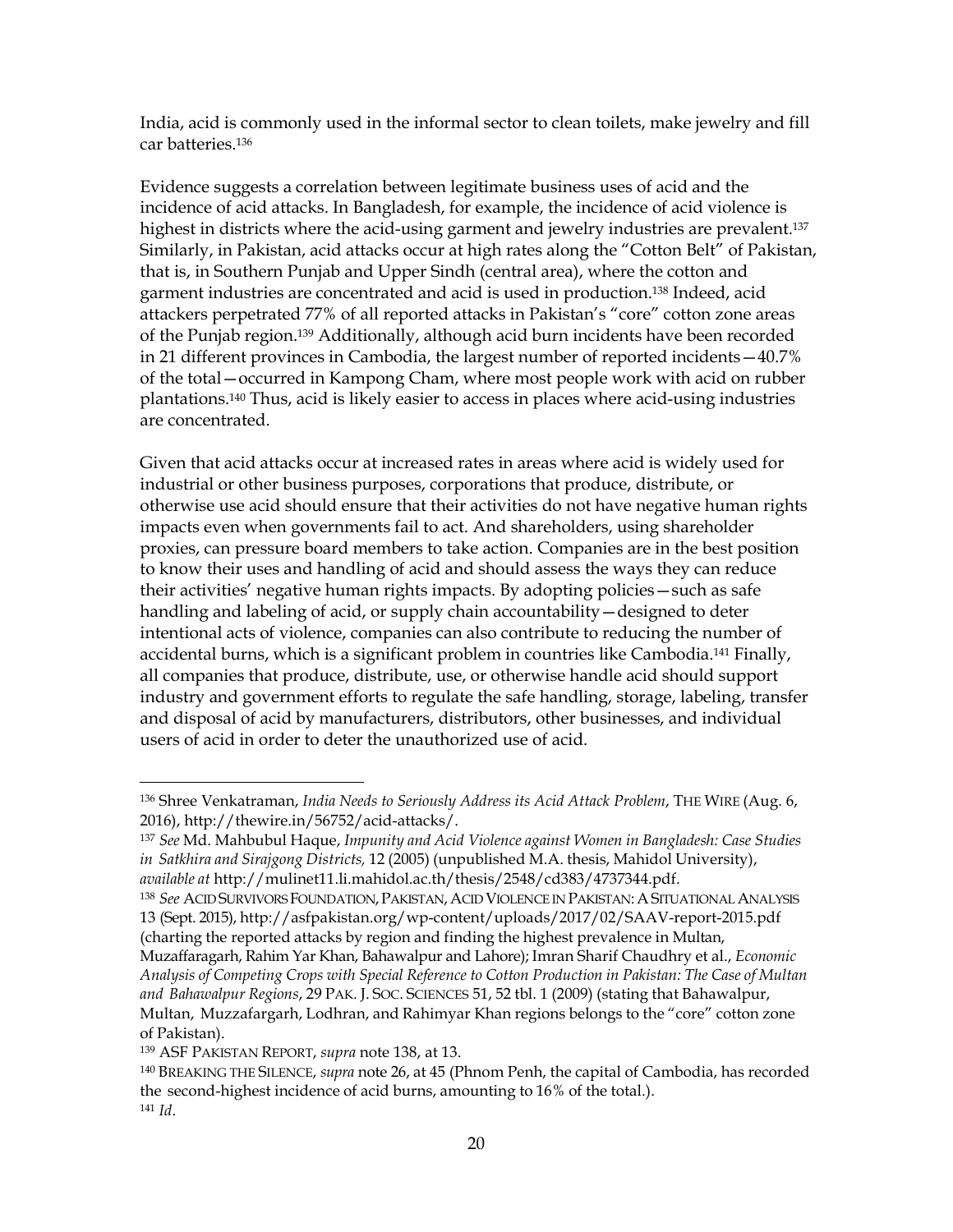With mandates to curb acid violence and to remedy victims' harms, we next describe the emerging norms on business obligations to protect human rights.

## **Business and Human Rights Norms**

The business and human rights regime is nascent and relatively weak given its status as soft law, but the framework is emerging as a promising area for accountability for serious harms incident to business activities globally. When human rights law was first conceived and codified, the primary duty bearers were states parties. In addition, local laws guided corporate standards for respecting human rights.<sup>142</sup> Today, however, companies measure their conduct against international law,143 and, in addition to states parties, the business sector plays a critical role in ensuring the respect for human rights and, specifically, can assist in combating acid violence and its negative consequences.

In 2011, the international and business communities signaled a commitment to respecting and promoting human rights norms when the United Nations Human Rights Council unanimously passed the UN Guiding Principles on Business and Human Rights ("UN Guiding Principles," or "UNGPs").144 The UN Guiding Principles are grounded in international human rights law and state responsibility for respecting, protecting and fulfilling human rights.145 The idea is for states to remain the primary duty bearers and to use their coercive powers as well as incentives to promote business respect for human rights within their borders or wherever their companies operate.146 In contrast to corporate social responsibility (CSR), a voluntary regime emphasizing responsible behavior, business and human rights (BHR) establishes a core obligation of states and companies to respect human rights, to do no harm, and to remedy any harm caused to victims of human rights abuses.147

The UNGPs provide the framework within which BHR operates. Its three pillars are: (1) the state duty to protect against third party human rights abuses; (2) the corporate responsibility to respect human rights; (3) the call on states and companies alike to provide victims of human rights violations with access to effective remedies.148 In discharging its BHR responsibilities, companies should adopt human rights policies, conduct human rights impact assessments, and evaluate performance on respecting

<sup>143</sup> UN Global Compact, 2004 Ten Principles, *available at*

<sup>&</sup>lt;sup>142</sup> John Ruggie (Special Representative of the Secretary-General on the issue of human rights and transnational corporations and other business enterprises), *Guiding Principles on Business and Human Rights: Implementing the United Nations "Protect, Respect and Remedy" Framework*, ¶ 17, U.N. Doc. A/HRC/17/31 (Mar. 21, 2011) [hereinafter UNGPs].

https://www.unglobalcompact.org/AboutTheGC/TheTenPrinciples/index.html. <sup>144</sup> UNGPs, *supra* note 142.

<sup>145</sup> *Id.*

<sup>146</sup> *Id.*

<sup>147</sup> Anita Ramasastry, *Corporate Social Responsibility Versus Business and Human Rights: Bridging the Gap between Responsibility and Accountability*, 14 J. HUM. RTS. 237, 238 (2015). <sup>148</sup> UNGPs, *supra* note 142.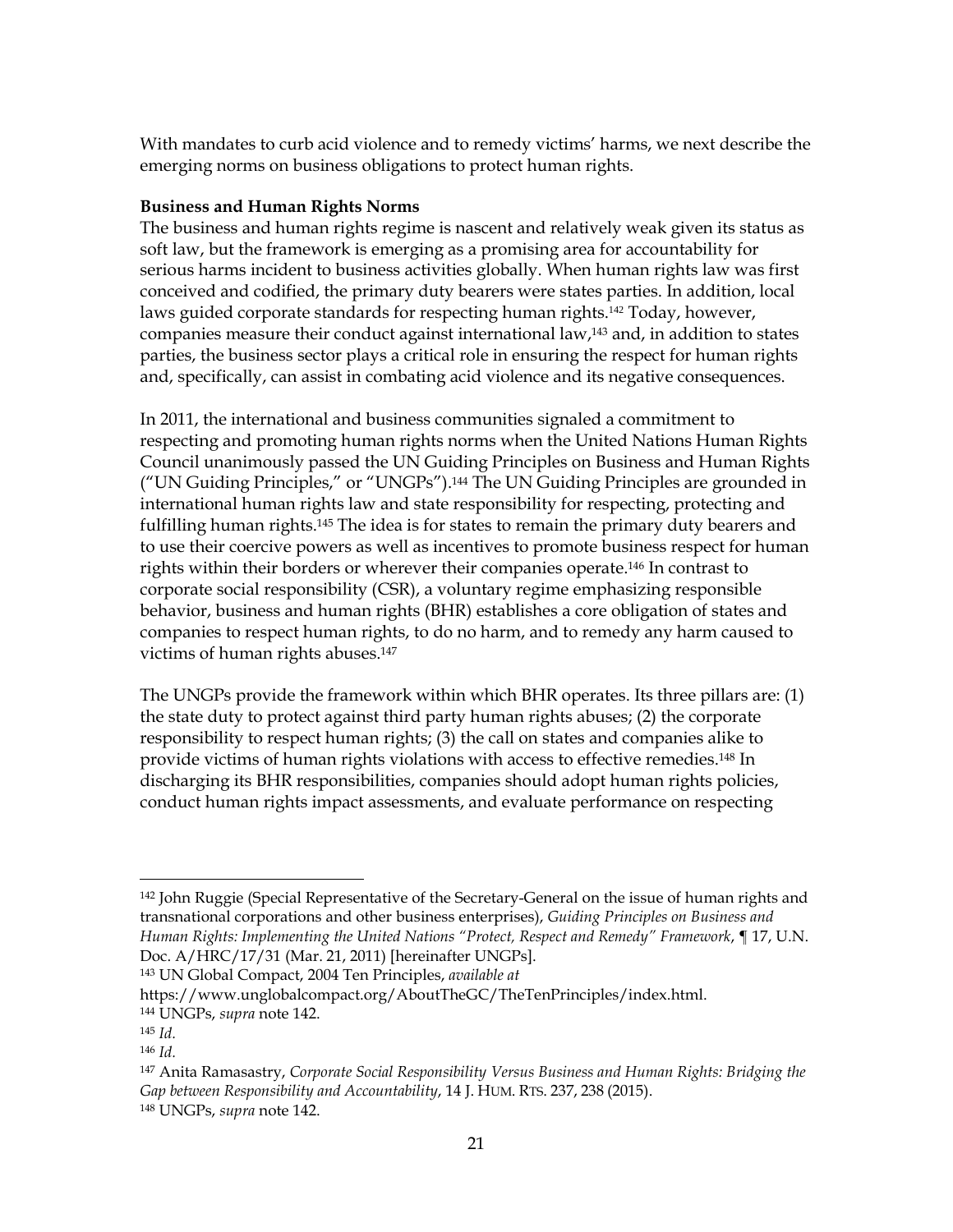human rights.149 With regard to remedies, states must and companies should provide access to judicial, non-judicial and company grievance mechanisms for redress for human rights harms.150

Often, in countries in which transnational corporations (TNCs) operate, regulations that would prevent violations of human rights and remedy harms attributable to business practices is lacking or inadequate.151 Additionally, governments are either unwilling or unable to remedy business-related human rights harms.152 Furthermore, TNCs less frequently directly perpetrate human rights abuses; rather, companies more likely may facilitate or act as accomplices to human rights violations and crimes perpetration.153 In many cases, however, corporations are complicit in human rights abuses, or their business activities, including supply chains, contribute to abuses.154 Thus, businesses must act to respect human rights and remedy human rights violations when attributable to their activities.

Corporate human rights due diligence obligations respond to these government and business failures to respect and remedy human rights violations. The process assists both states and businesses to identify and prevent human rights abuses, and to provide remedies in the breach. Although admittedly weak in the face of serious corporate harms, corporate engagement to assess the human rights impact of its operations is a positive step forward and a baseline of common principles to follow for companies to adhere to human rights norms.155

Business and Human Rights guarantees focus on negative obligations (doing no harm) rather than on positive obligations (doing good and remedying harm) of companies.156 Still, implementation of the UNGPs have encouraged states to investigate human rights impact of businesses within their borders.157 As a consequence, states are passing laws requiring companies to exercise human rights due diligence and to disclose supply chains policies to prevent human rights violations.158 At the same time, the United Nations established a working group to draft a Business and Human Rights treaty

<sup>149</sup> Interim Rep. of the Special Representative of the Secretary-General on the Issue of Human Rights and Transnational Corps. and Other Business Enterprises, ¶¶ 60–64, U.N. Doc. E/CN.4/2006/97 (Feb. 22, 2006).

<sup>150</sup> SURYA DEVA, REGULATING CORPORATE HUMAN RIGHTS VIOLATIONS: HUMANIZING BUSINESS 106 (2012) (citing Interim Rep. of the Special Representative of the Secretary-General on the Issue of Human Rights and Transnational Corps. and Other Business Enterprises, *supra* note 149).<br><sup>151</sup> Steven R. Ratner, *Corporations and Human Rights: A Theory of Legal Responsibility*, 111 YALE

L. J., 443, 464 (2001).

<sup>152</sup> *Id*.

<sup>153</sup> *Id*.

<sup>154</sup> Christie Merino, *Why Food Companies Need to Step Up on Human Rights in Global Supply Chains*, GREENBIZ (Dec. 19, 2018), [https://www.greenbiz.com/article/why-food-companies-need-step](https://www.greenbiz.com/article/why-food-companies-need-step-human-rights-global-supply-chains)[human-rights-global-supply-chains.](https://www.greenbiz.com/article/why-food-companies-need-step-human-rights-global-supply-chains) 155 *See* Ramasastry, *supra* note 147, at 237, 247.

<sup>156</sup> *Id*.

<sup>157</sup> *Id*.

<sup>158</sup> *Id*.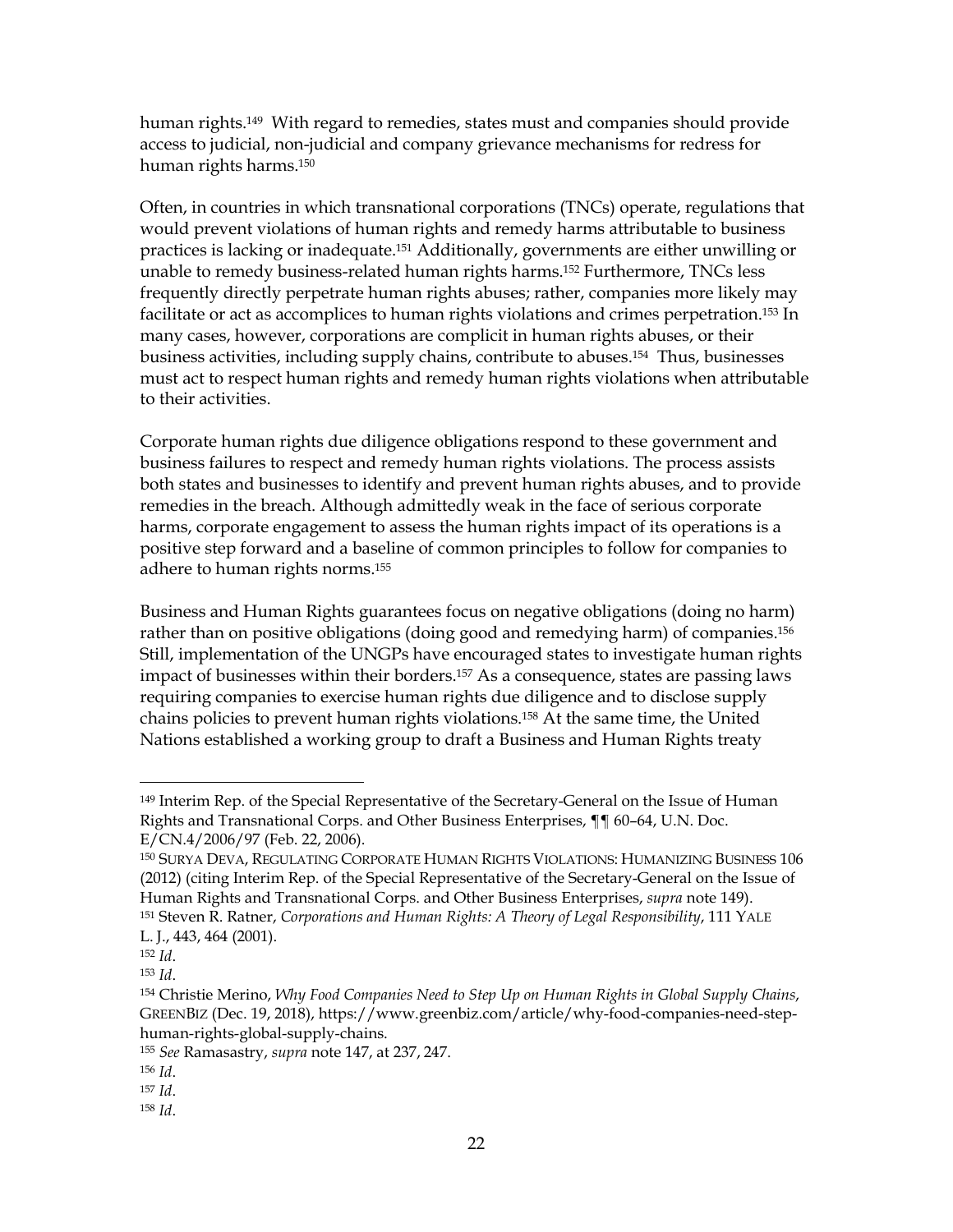toward binding corporate accountability obligations in international law.159

Under these norms and obligations, and given the cheap and easy availability of acid to unauthorized users in India, acid producers and suppliers that manufacture or sell acid to Indian markets must also act to ensure that perpetrators of acid attacks are punished and deterred from committing such gender-based crimes.

A positive move toward ensuring that approximately 6000 companies engage in corporate social responsibility (CSR) measures was the enactment of the Companies Act, 2013.160 This Act makes India the first country to mandate CSR by law and adds to the regime of "do no harm" to enhance positive obligations—especially economic, social and cultural rights obligations—of Indian companies, transnational companies and states.161

Since 2014, Section 135 of the Companies Act has mandated that private or public companies with a net worth of more than 500 crore INR (~ \$100 million USD), or a turnover of 1000 crore INR (~ \$200 million USD), or a net profit of more than 5 crore INR (~ \$1 million USD) in the previous year establish a CSR board (Board) with at least three directors and at least one independent director.<sup>162</sup> The Board must formulate a CSR Policy outlining the activities that the company will undertake as per Schedule VII and monitor such activities.<sup>163</sup> The Board must ensure that the company spends in every financial year an average of 2% of its net profits made during the three preceding years on corporate social responsibility activities.164 If the company does not spend 2% of net profits, the Board must give reasons for not meeting its obligations.165 Moreover, the Board must preference implementing CSR activities in local communities in which the company operates.166

Under Schedule VII, the Act enumerates the CSR activities that fall under the mandate, including eradicating hunger, improving education, protecting the environment, preserving national heritage, and funding humanitarian relief.167 For companies that

<sup>159</sup> Human Rights Council Draft Res. A/HRC/26/L.22/Rev.1 (Jun. 25, 2014), [https://documents](https://documents-dds-ny.un.org/doc/UNDOC/LTD/G14/064/48/PDF/G1406448.pdf?OpenElement)[dds-ny.un.org/doc/UNDOC/LTD/G14/064/48/PDF/G1406448.pdf?OpenElement.](https://documents-dds-ny.un.org/doc/UNDOC/LTD/G14/064/48/PDF/G1406448.pdf?OpenElement)

<sup>160</sup> Ashok Prasad, *India's New CSR Law Sparks Debate Among NGOs and Businesses*, THE GUARDIAN (Aug. 11, 2014), *available at* [https://www.theguardian.com/sustainable-business/india-csr-law](https://www.theguardian.com/sustainable-business/india-csr-law-debate-business-ngo)[debate-business-ngo](https://www.theguardian.com/sustainable-business/india-csr-law-debate-business-ngo) (last visited May 16, 2019).

<sup>161</sup> Prasad, *supra* note 160; PWC, *Handbook on Corporate Social Responsibility in India* (2013), [https://www.pwc.in/assets/pdfs/publications/2013/handbook-on-corporate-social](https://www.pwc.in/assets/pdfs/publications/2013/handbook-on-corporate-social-responsibility-in-india.pdf)[responsibility-in-india.pdf.](https://www.pwc.in/assets/pdfs/publications/2013/handbook-on-corporate-social-responsibility-in-india.pdf)

<sup>162</sup> The Companies Act, No. 18 of 2013, § 135(1), INDIA CODE, *available at* 

[http://www.mca.gov.in/Ministry/pdf/CompaniesAct2013.pdf;](http://www.mca.gov.in/Ministry/pdf/CompaniesAct2013.pdf) *but see* The Companies Act, No. 1 of 2018, INDIA CODE, *available at*

[http://www.mca.gov.in/Ministry/pdf/CompaniesAct2013.pdf.](http://www.mca.gov.in/Ministry/pdf/CompaniesAct2013.pdf) 163 *Id*.

<sup>164</sup> *Id*.

<sup>165</sup> *Id*.

<sup>166</sup> *Id*.

<sup>167</sup> Prasad, *supra* note 160.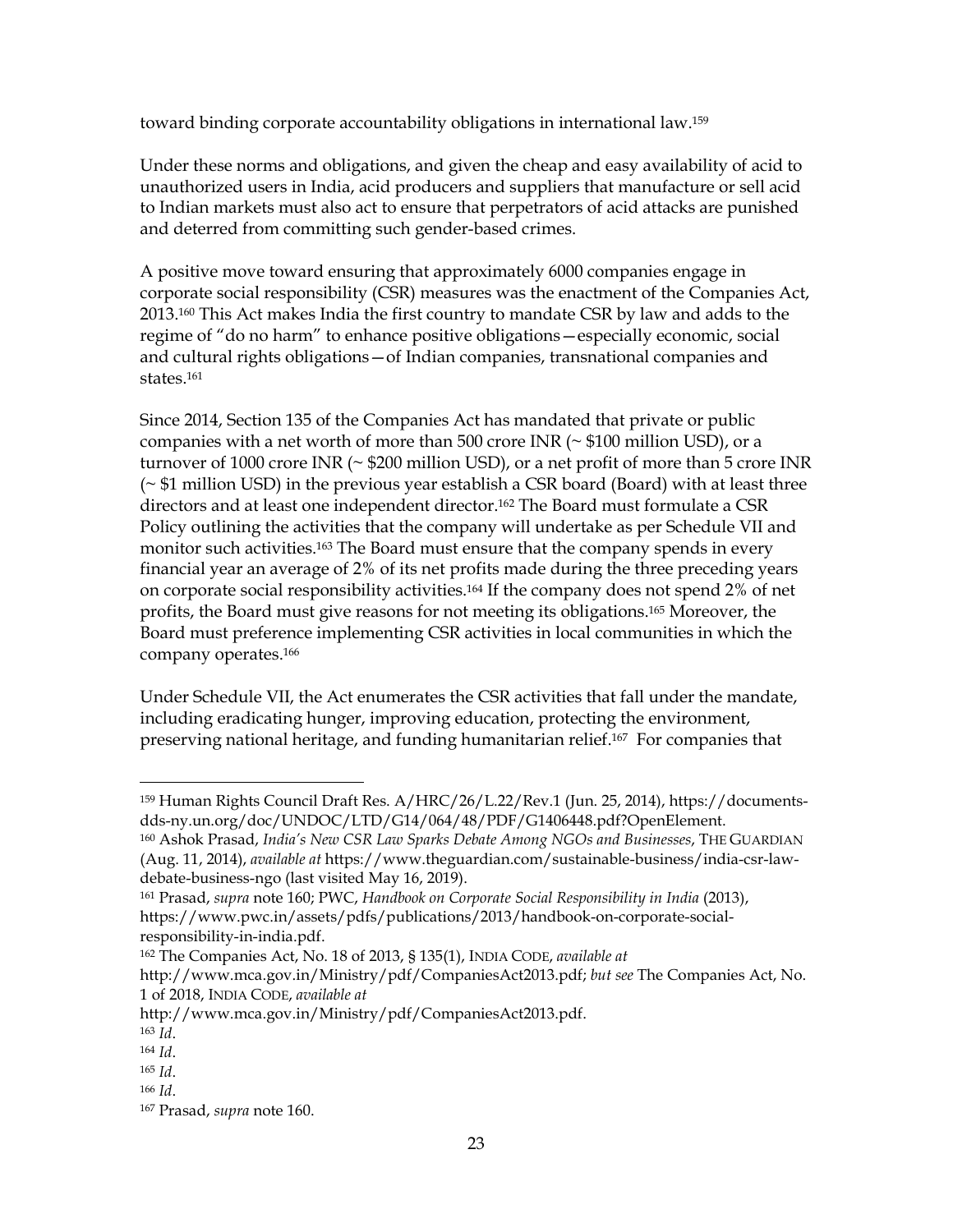produce acid used in acid attacks in India, their obligations under the Companies Act could be used to, among other things: contribute to compensation funds; improve acid sales regulation schemes; and assist with equipment and trainings to ensure proper treatment, rehabilitation and vocational training for victims-survivors. Three specific activities related to acid violence under Schedule VII to which corporations should contribute are: (1) promoting gender equality and empowering women; (2) employment enhancing vocational skills for acid attack victims-survivors; and (3) contributions to government funds, such as those established to assist acid attack victim-survivor medical care and rehabilitation.168

In addition, in order to reduce the intentional misuse of acid, businesses at different levels can take specific steps beyond those pursuant to the Companies Act. Companies that manufacture and sell acid to markets in India are also under an obligation to act with due diligence to address adverse human rights impacts of their business activities in their places of operation. Additional steps may include the following:

- Companies that distribute acid to individual end-users should ensure that acid containers are labeled to notify users that they contain a dangerous substance and the legal consequences of its misuse.
- Companies that import products manufactured using acid from India should verify that companies within their supply chains follow safe handling, storage, labeling, transfer, and disposal procedures and comply with all existing Indian laws regulating acid sales.
- Companies that produce and distribute acid in India should ensure that their distributors are following safe handling, storage, labeling, transfer, and disposal procedures.

# **Conclusion**

India's obligation under international law requires that the government exercise due diligence to prevent and adequately respond to acid attack violence as a form of genderbased violence prohibited under CEDAW. In particular, India must act with due diligence to enact and enforce laws combating acid violence; to investigate, prosecute and punish perpetrators; and to redress victims of acid attacks. While India has adopted a statute that heightens criminal penalties on acid attack perpetrators and the Indian Supreme Court has stepped in to mandate the regulation of acid sales, implementation of the acid sale order is lackluster, leading to continued underenforcement of the law, a lack of access to justice for acid violence survivors, and impunity for perpetrators of acid attacks.

In addition to India's obligations, businesses must also take concrete measures to respect human rights and remedy harms, including for acid attacks. Corporations that benefit from the sale and use of acid have important due diligence obligations to do no harm and remedy any harm caused by their business activities. Businesses often produce and use acid in their supply chains and can be the key to regulating its misuse. In today's